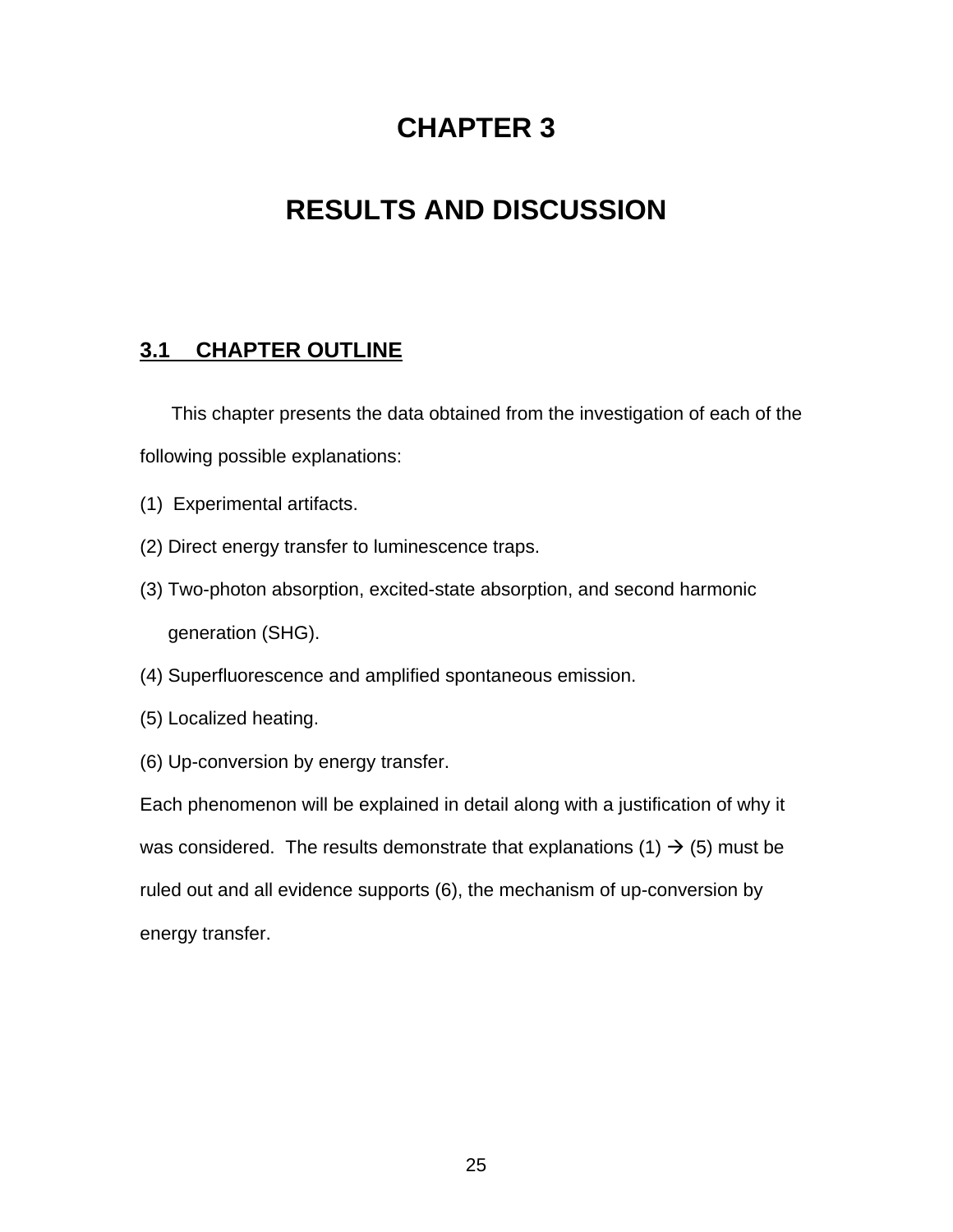#### **3.2 EXPERIMENTAL ARTIFACTS**

Before considering possible nonlinear explanations we must rule out experimental artifacts. The first to be considered was detector saturation. A detector is saturated when it is no longer able to produce an electrical output proportional to the magnitude of incident radiation. The most likely point for detector saturation in an excitation spectrum would be at emission maxima, and might be recorded as a dip in the spectra. That possibility was ruled out by placing neutral density filters between the sample and the monochromator to decrease the amount incident radiation reaching the detector. This ensured that the magnitude of incident radiation was not large enough to cause saturation. The resulting excitation spectra showed a uniform signal decrease, however the dips in the excitation spectra remained.

Other possible experimental limitations considered were incomplete signal integration and the detector time response being too slow. Both of these limitations were ruled out because the dip corresponds to a decrease in luminescence signal occurring several microseconds after excitation.

### **3.3 DIRECT TRANSFER TO TRAPS**

As discussed in the background section, energy transfer to traps can occur in Eu<sub>2</sub>O<sub>3</sub> because of the high concentration of Eu<sup>3+</sup> ions. This trapping is referred to as concentration quenching and results in an overall decrease in luminescence output. If direct transfer to traps causes the dips, the phenomena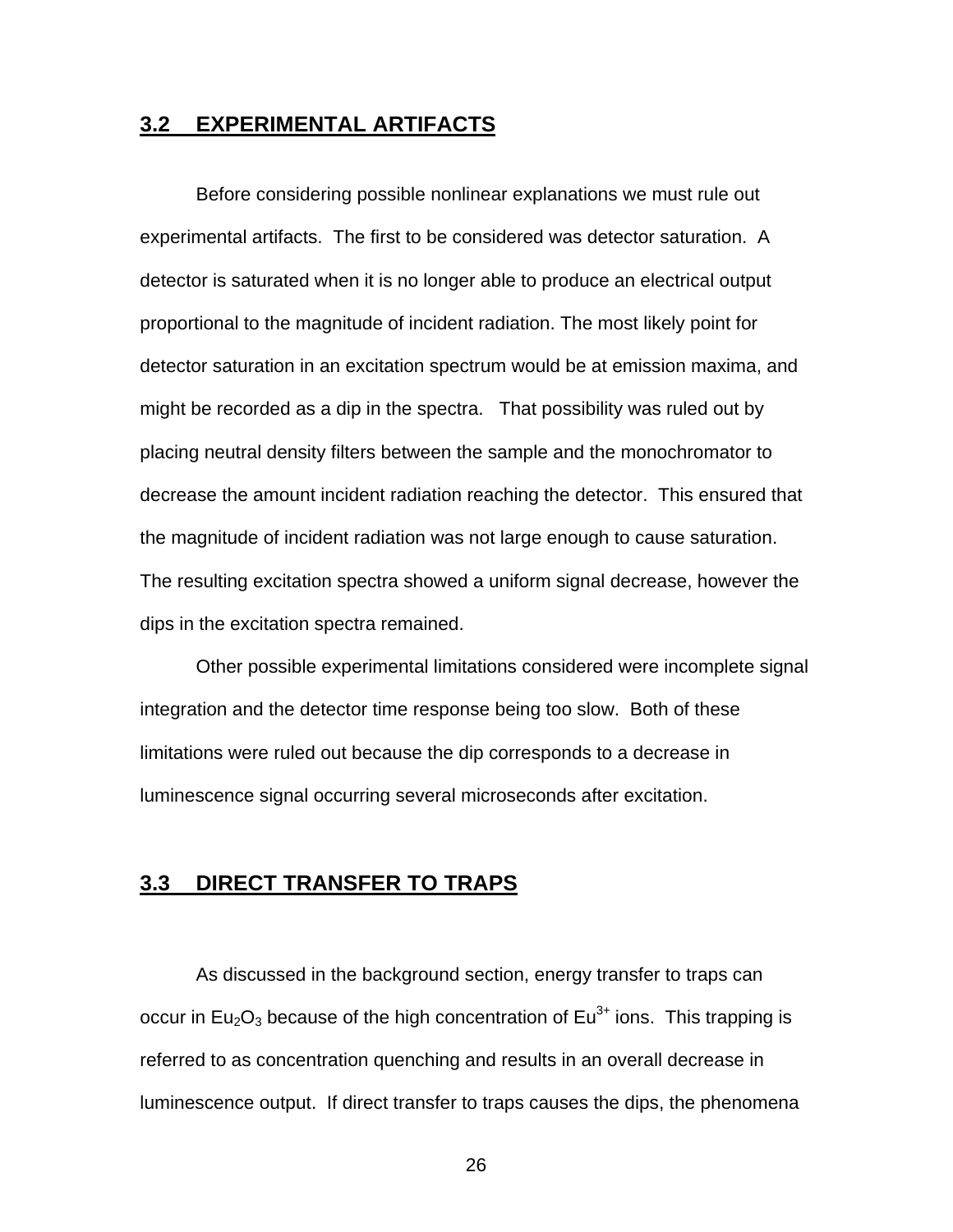should show no dependence on excitation density.<sup>[1]</sup> However, an excitation energy dependence study showed that the excitation dip was density dependent (refer to Figure 6). At low excitation density the dip was not present. It only appeared at excitation energies above 70-mJ. Thus the dip shows a direct dependence on excitation density and cannot be attributed to energy transfer to traps.

#### **3.4 MULTIPLE PHOTON ABSORPTION**

With experimental artifacts and energy transfer to traps ruled out, the dips in the excitation spectra could only be explained in terms of a nonlinear relationship between excitation density and luminescence output. The first nonlinear process investigated was the multiple absorption of photons by individual  $Eu<sup>3+</sup>$  ions. This process has been reported to occur in a number of luminescent systems including those doped with rare earth ions.<sup>[2]</sup> The three possible mechanisms for multiple-photon absorption are illustrated using simplified energy diagrams (refer to Figure 7). It is important to note that all three processes require a high excitation density and only occur during the laser excitation pulse.

The process of 2-photon absorption occurs when an ion absorbs two photons simultaneously, each at half the resonance frequency of an excited state. Second harmonic generation (SHG) occurs when two photons are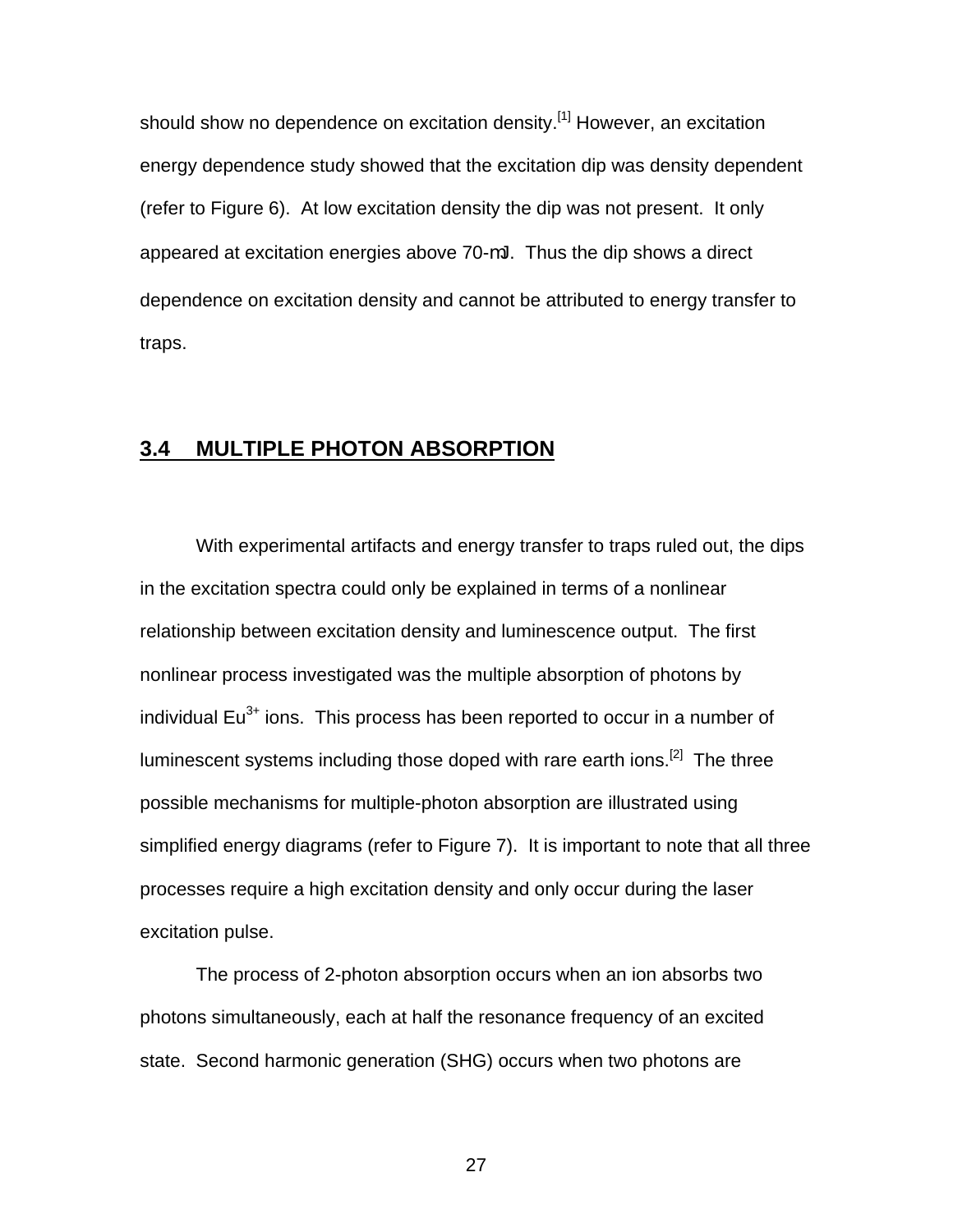

**Figure 6. Excitation spectra of Eu2O<sup>3</sup> (cubic-phase, micron-sized crystals) Sample temperature 11K**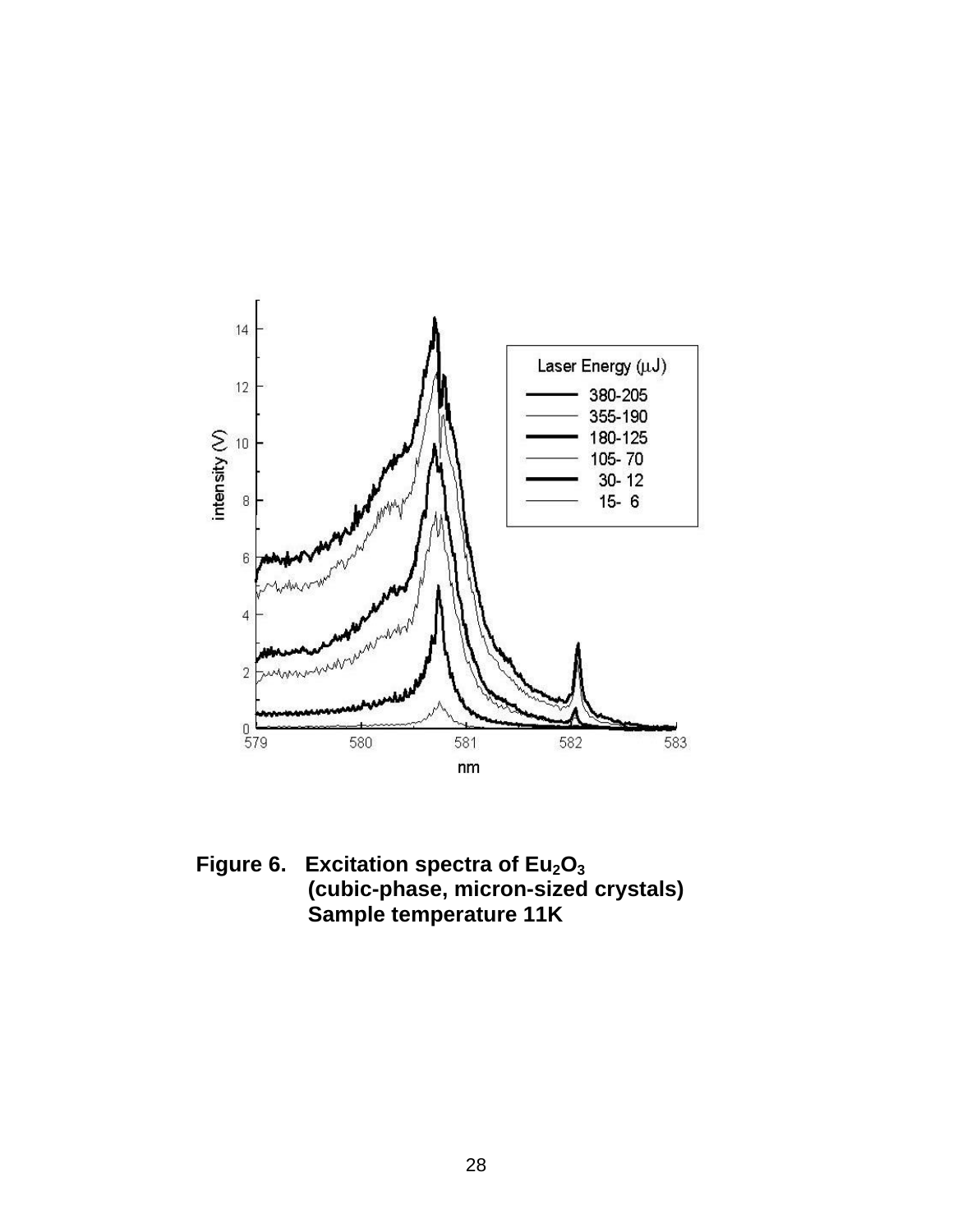

**Figure 7. Energy schemes for the different 2-photon absorption processes**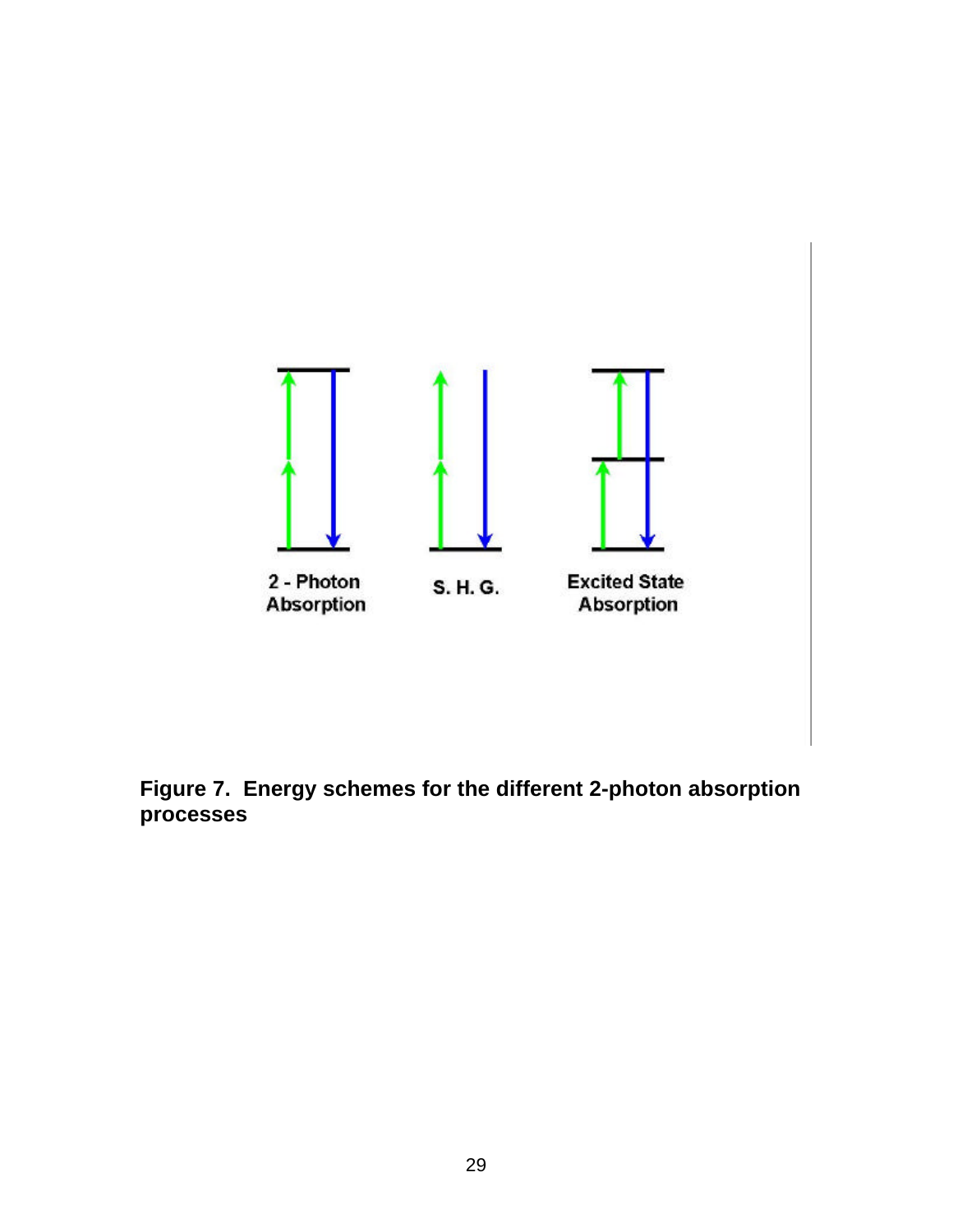absorbed simultaneously, each at half the resonance frequency of a virtual excited level. The third process, Excited-state absorption, also involves absorption of two photons by a single ion. In this case, however, the first absorbed photon promotes the ion to an excited-state level with a finite lifetime and not to a virtual level with a lifetime of zero. Since the ion can remain excited during the entire laser pulse it has a much higher probability of absorbing a second photon, compared to 2-photon absorption and SHG which require that both photons be absorbed simultaneously.<sup>[3]</sup>

Each of the multiple photon processes can potentially result in emission of a high-energy anti-Stokes luminescence. Emission at a higher energy was not emitted from the  $Eu<sub>2</sub>O<sub>3</sub>$  system. The lack of anti-Stokes luminescence alone cannot be used to rule out multiple photon absorption, because excitation to high-energy states would be quickly followed by nonradiative decay to the lowerenergy  ${}^5D_0$  excited state.<sup>[4, 5]</sup>

Multiple photon absorption was investigated by collecting excitation spectra of  $Eu<sub>2</sub>O<sub>3</sub>$  using various delay times. The resulting spectra are presented (refer to Figure 8). The first excitation spectrum was collected utilizing a delay of ½-ms and a gate of 4-ms. These experimental parameters selectively integrated the luminescence occurring immediately after excitation, and the spectrum showed no dip at the absorption maxima. The additional spectra presented in Figure 3 were collected using the longer delay times of 8, 20, and 30-ms respectively. The spectra collected after a delay of 8 ms shows a small dip at the absorption maxima. This dip increases upon going to longer 20 and 30-ms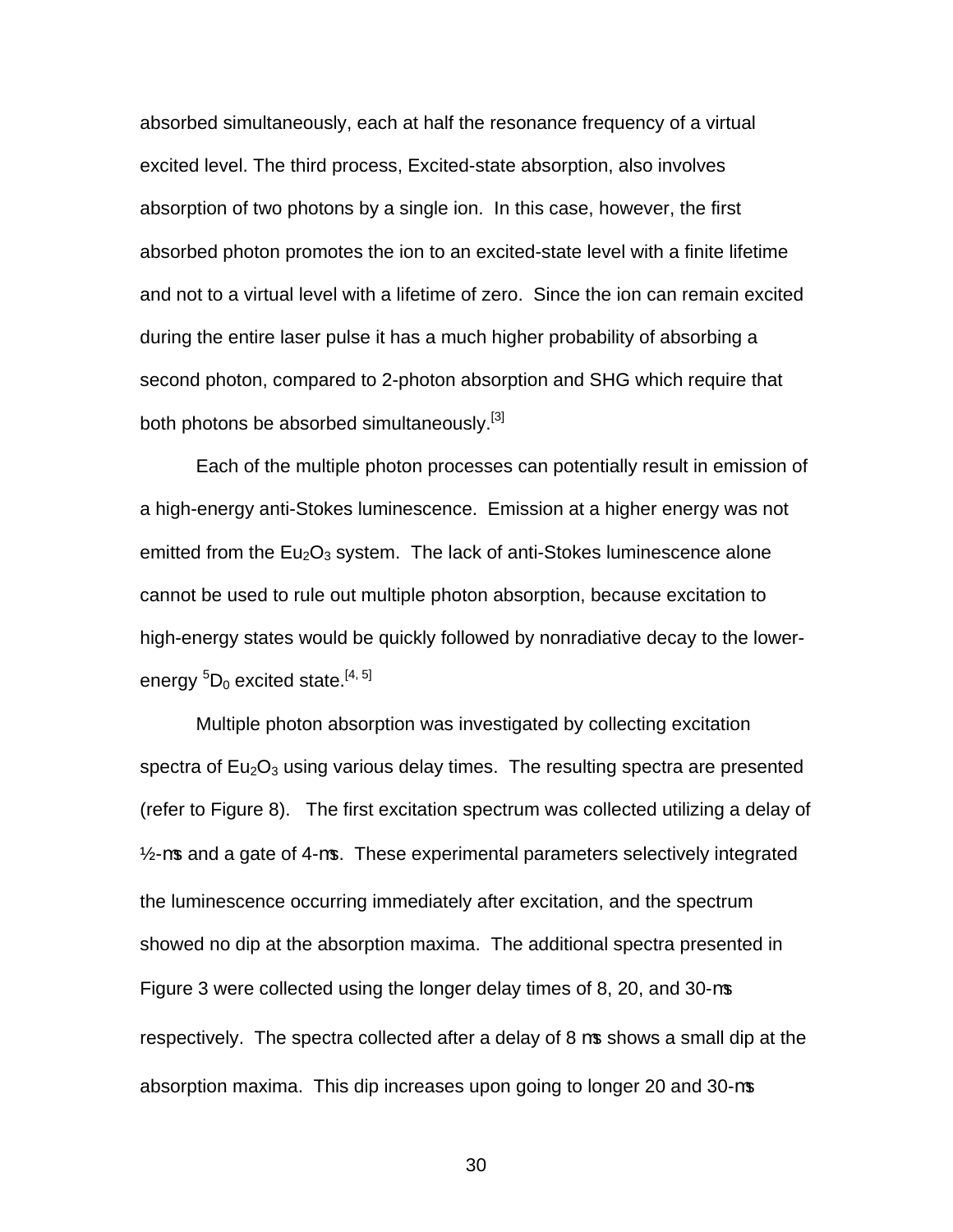

**Figure 8. Excitation spectra for Eu2O3 using various delay times (cubic-phase, micron-sized crystals) Sample temperature 11K**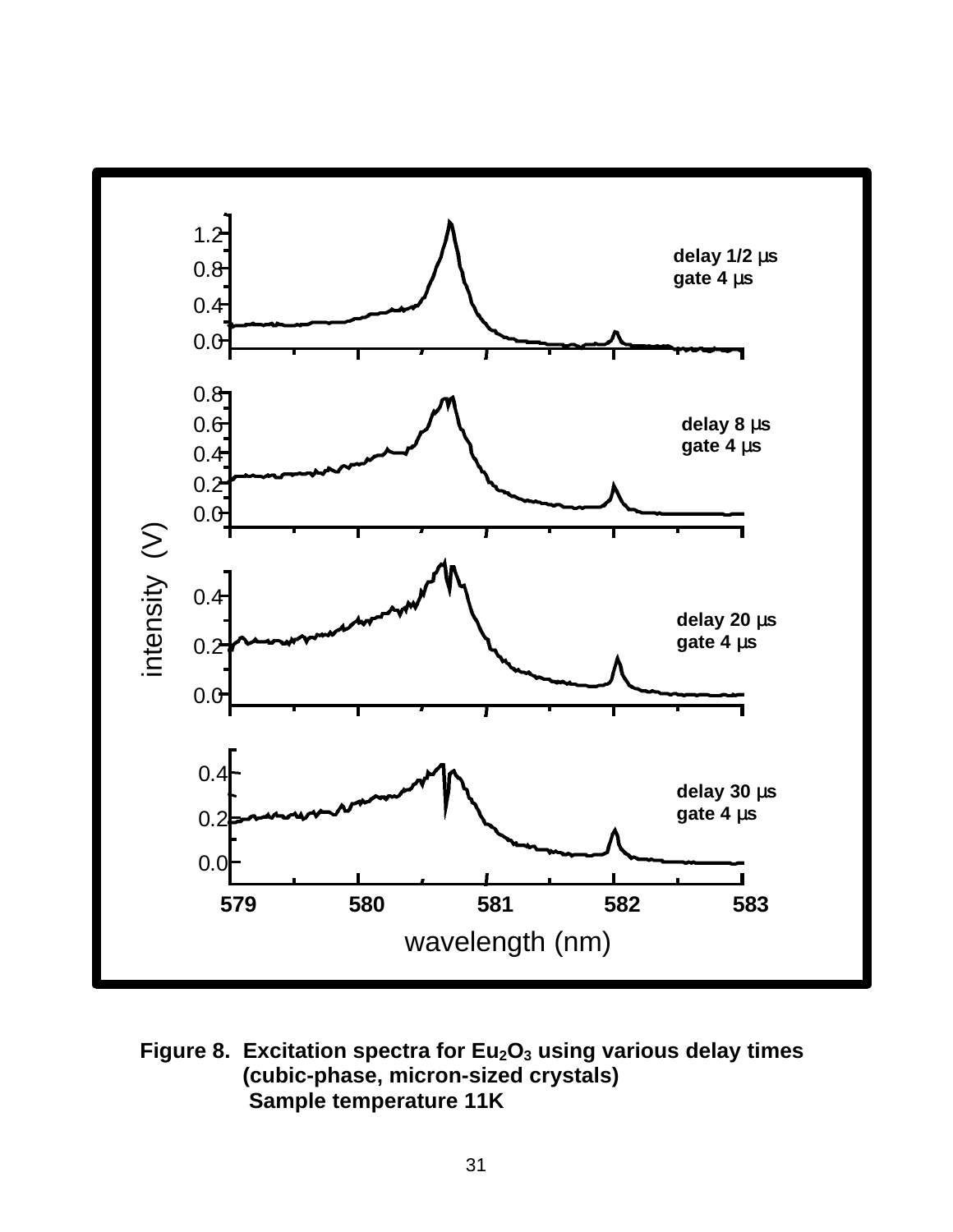delays. This data clearly demonstrates that the phenomenon causing the saturation dip occurs after the exciting laser pulse has ceased. This rules out all three multiple-photon processes as possible explanations for the saturation dips since each must occur during the excitation pulse.

### **3.5 AMPLIFIED SPONTANEOUS EMISSION**

Other nonlinear effects considered included superfluorescence, amplified spontaneous emission, and stimulated emission. Each of these processes are known to occur in rare earth systems, and are of particular interest in the field of laser science. Each process would require a high density of excited states that would only be possible at absorption maxima, and any one of these processes could potentially explain the saturation dip. The mechanisms for the first two processes are presented in Figure 9.

Superfluorescence occurs when a large population of atoms prepared initially in a state of complete inversion undergoes relaxation by collective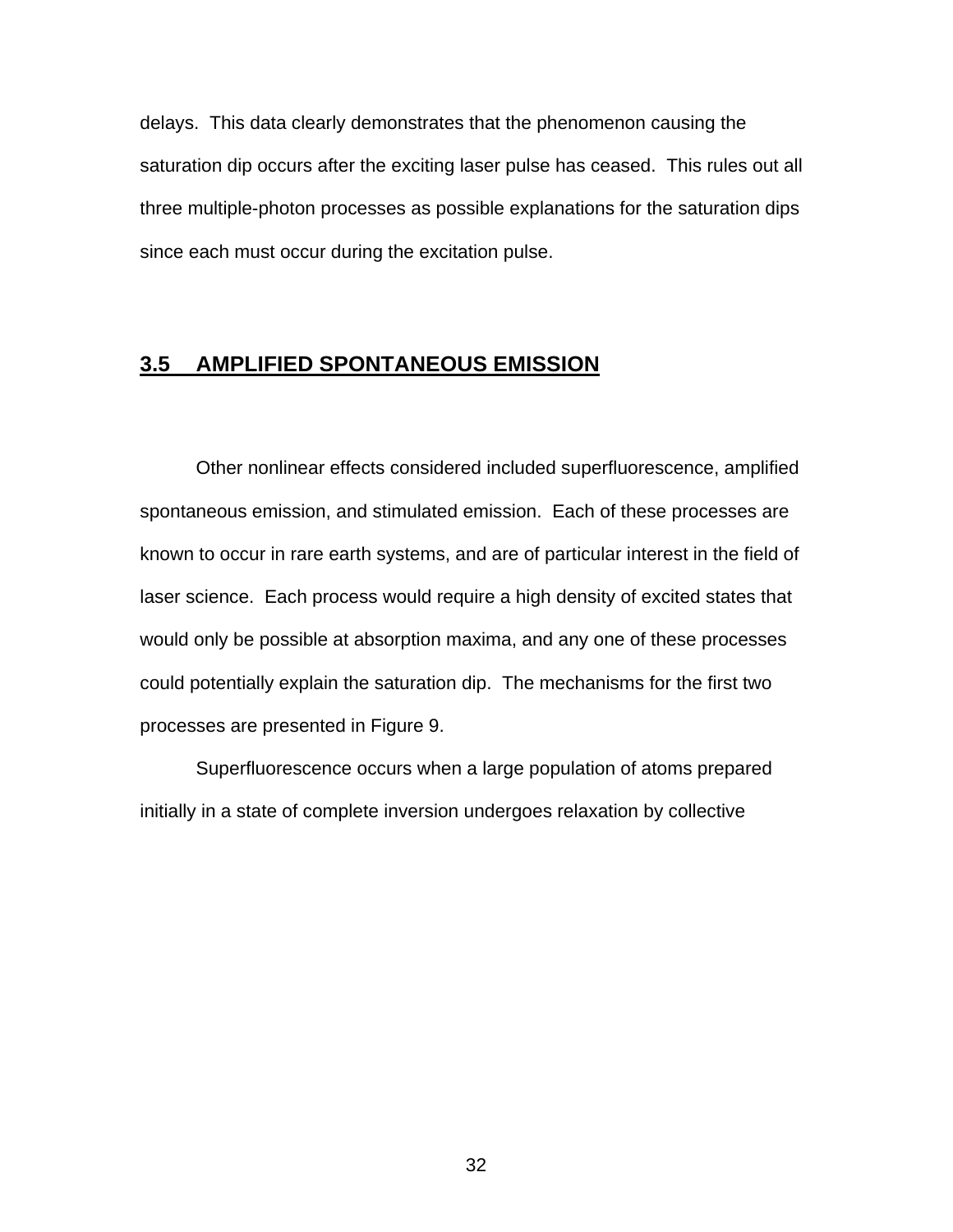

**Figure 9. (a) Superfluorescence (b) Amplified spontaneous emission**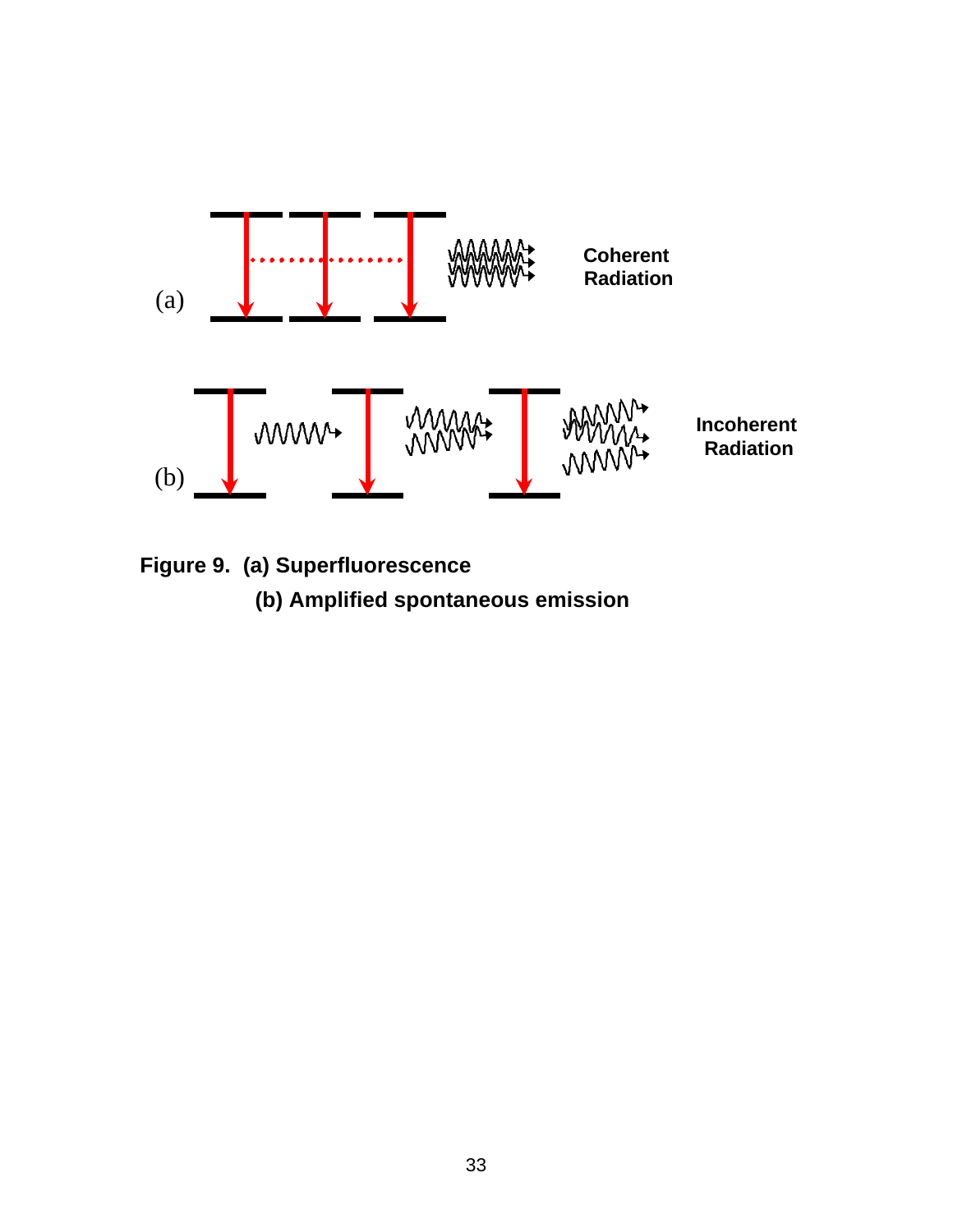spontaneous decay.<sup>[6]</sup> The collection of excited ions act as one large dipole and simultaneously emit coherent radiation. In order for superfluorescence to be possible the excited ions must be in close proximity and they must be excited coherently. This process is known to compete with stimulated emission in certain rare earth laser materials.<sup>[7]</sup>

Amplified spontaneous emission occurs when spontaneous emission from a single atom is amplified as it propagates. This process differs from amplified stimulated emission because the propagating photon triggers other excited ions to emit; it does not stimulate emission. Unlike stimulated emission, all emitted photons do not travel in the same direction. Thus the resulting emission is incoherent.<sup>[6]</sup>

Line narrowing is usually quite profound for examples of superfluorescence and amplified spontaneous emission. For example the emission spectrum of  $NdCl<sub>3</sub>$  shows about 20 sharp lines in the range of 550 to 700 nm when excitation power is below 230 mW.[7] However superfluorescence occurs when the excitation power is above the 230-mW threshold. The emission spectra peaks only at 694.4 nm and this peak clearly shows a spectral narrowing effect.<sup>[7]</sup>

From an examination of the fluorescence emission from  $Eu<sub>2</sub>O<sub>3</sub>$  it is possible to determine whether superfluorescence, amplified spontaneous emission, or stimulated emission is responsible for the saturation dip. In each case some degree of fluorescent line narrowing along with shortening of fluorescent lifetime should be expected. Fluorescence spectra were obtained for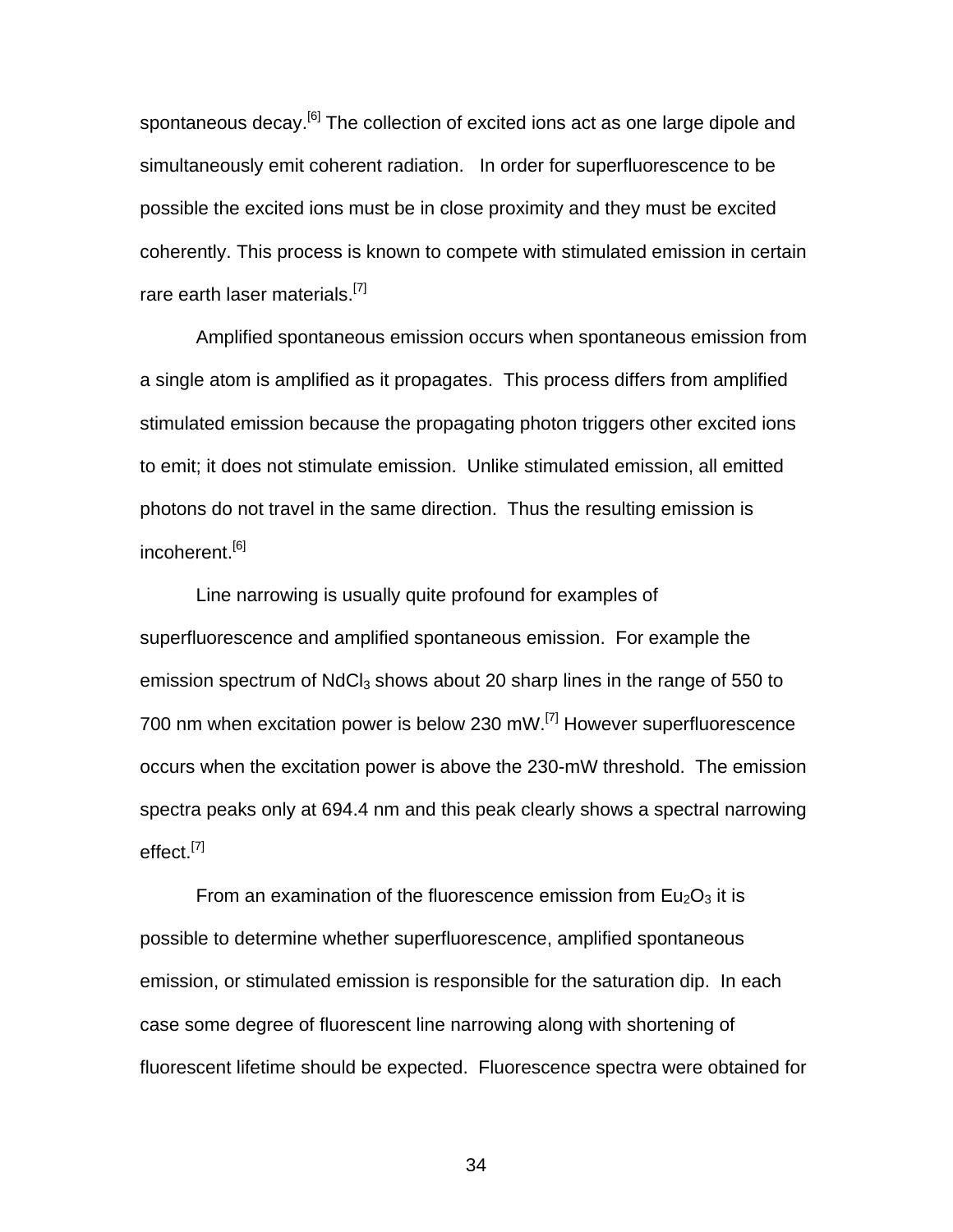Eu<sub>2</sub>O<sub>3</sub> at various excitation densities (refer to Figure 10). The portion of Eu<sub>2</sub>O<sub>3</sub> fluorescence spectrum presented corresponds to  ${}^5\text{D}_0 \rightarrow {}^7\text{F}_2$  transitions in the 605 to 630-nm range. Of the luminescent transitions possible for Eu<sub>2</sub>O<sub>3</sub>,  $^5$ D<sub>0</sub>  $\rightarrow$  <sup>7</sup>F<sub>2</sub> has the highest transition probability with the largest peak occurring at ~612 nm. Two smaller peaks are also present at ~614 nm and ~630 nm. For each of the overlaid spectra the peak-to-peak ratio is independent of excitation density. If either superfluorescence, amplified spontaneous emission, or stimulated emission were occurring, the peak at 612 nm should dominate the emission spectrum or at the very least increase in size relative to the other emission lines. The fact that this does not occur and that fluorescent line narrowing is also absent rules out these nonlinear processes as possible explanations.

### **3.6 LOCALIZED HEATING**

As presented in the background section, concentration quenching is known to occur in  $Eu_2O_3$  and as a result ~97% of absorbed radiation is quenched at luminescence traps. Once the energy of an excited  $Eu<sup>3+</sup>$  ion is transferred to a trap, nonradiative decay converts the energy to heat. Since energy transfer in  $Eu<sub>2</sub>O<sub>3</sub>$  is phonon assisted, an accumulation of heat might increase the rate of energy transfer to traps, shortening the fluorescence lifetime. The effects of localized heating were investigated because the largest amounts of heat would be produced at absorption maxima, which could lead to the observed saturation dips.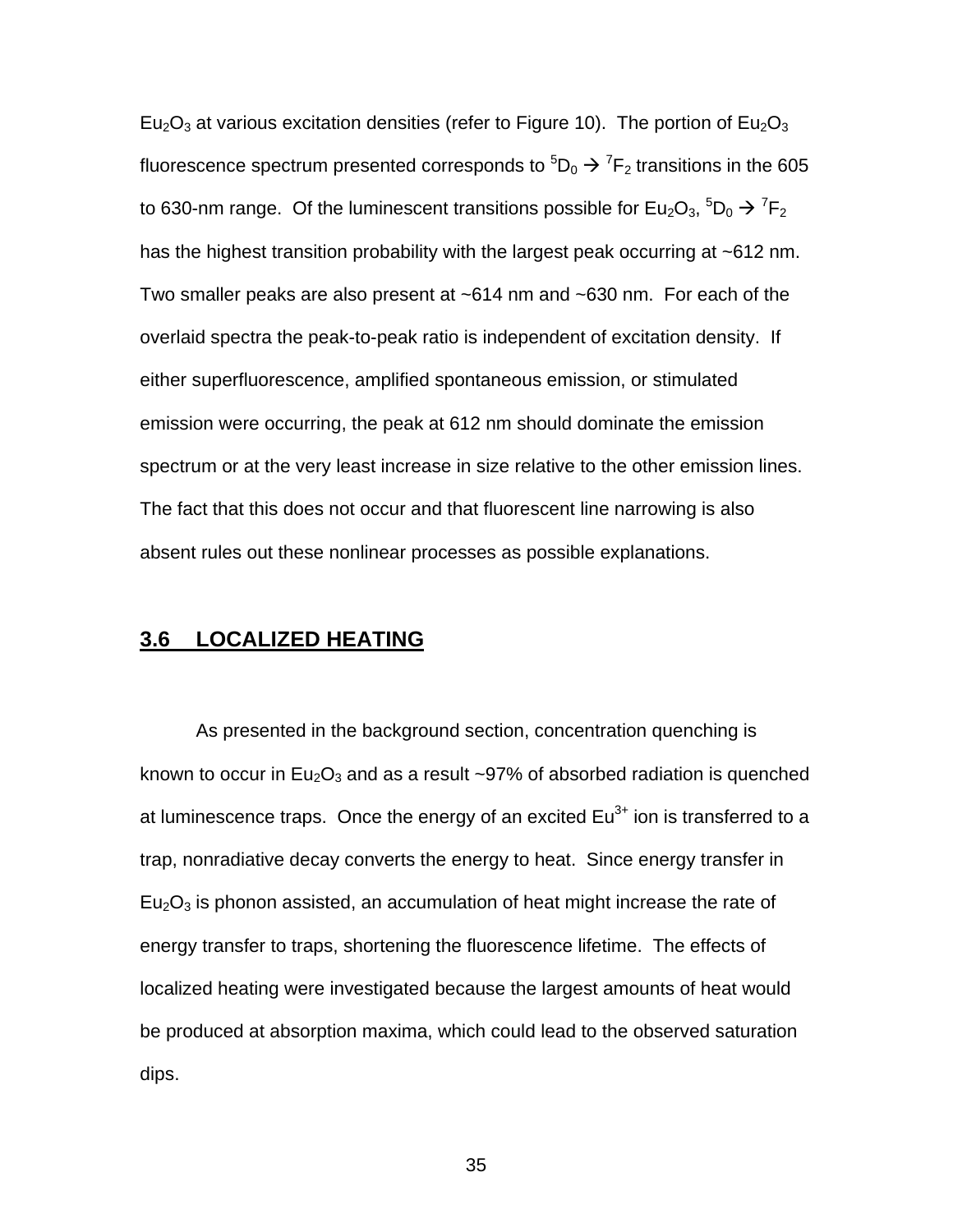

Figure 10.  ${}^{5}D_{0} \rightarrow {}^{7}F_{2}$  Fluorescence of Eu $_{2}O_{3}$  at various excitation **densities. (cubic-phase, micron-sized crystals) Temp 11K**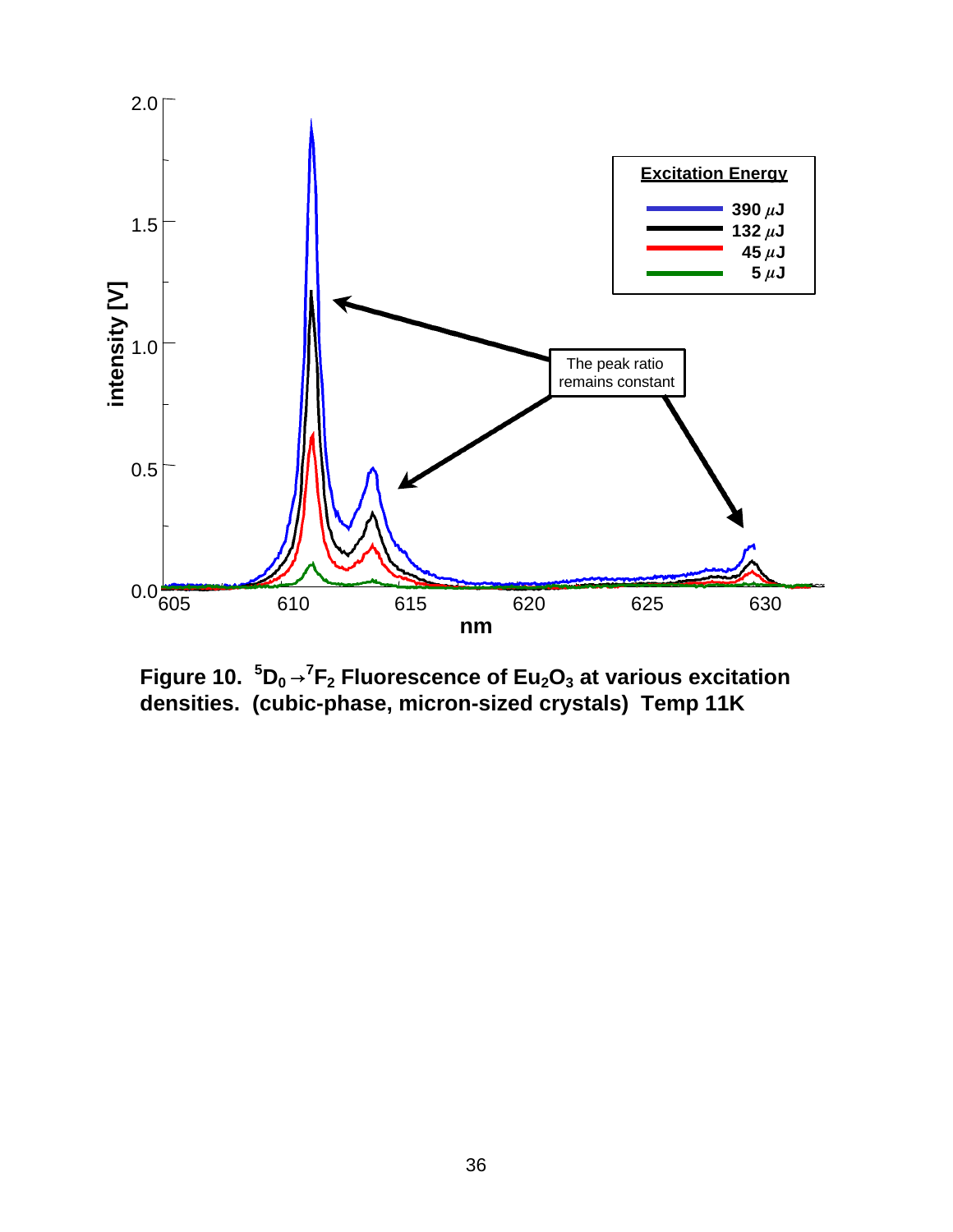The influence that temperature has on fluorescence decay in  $Eu<sub>2</sub>O<sub>3</sub>$  is presented as a plot of lifetime vs. temperature (refer to Figure 11). The plot shows that as temperature is increased from 11K to 90K, the fluorescence lifetime decreases. Above 90K, temperature has little influence on fluorescence decay. This behavior has been confirmed by a study on energy transfer in  $Eu<sub>2</sub>O<sub>3</sub>$ by M. Buijs in which it was determined that fluorescence lifetime does not change above 90K.<sup>[8]</sup>

If localized heating was shortening the fluorescence lifetime at the absorption maxima, that might explain the dip in the excitation spectra. A temperature dependency study on the excitation spectra tended to disprove this theory (refer to Figure 12). Several spectra excited at high excitation density were taken at various temperatures. The saturation dip is visible in the excitation spectra up to temperatures of 200K. If the dip was a result of localized heating shortening fluorescence lifetimes, then it should not be present at temperatures above 90K.

There are also additional arguments against localized heating. First of all the saturation dip can be produced using an excitation pulse of less than 30 mJ, and this amount of energy seems too small to be responsible for a large temperature increase. Secondly, all experiments utilized pulsed excitation and accumulation of heat should be minimal. This was confirmed by examining the excitation of "hot bands" (refer to Figure 13). At 11K almost all of the  $Eu^{3+}$  ions will be in the  ${\rm ^7F_0}$  ground state, however excitation spectra show small peaks at 582 nm which correspond to the  ${}^{7}F_1 \rightarrow {}^{5}D_0$  transition. Transitions out of the  ${}^{7}F_1$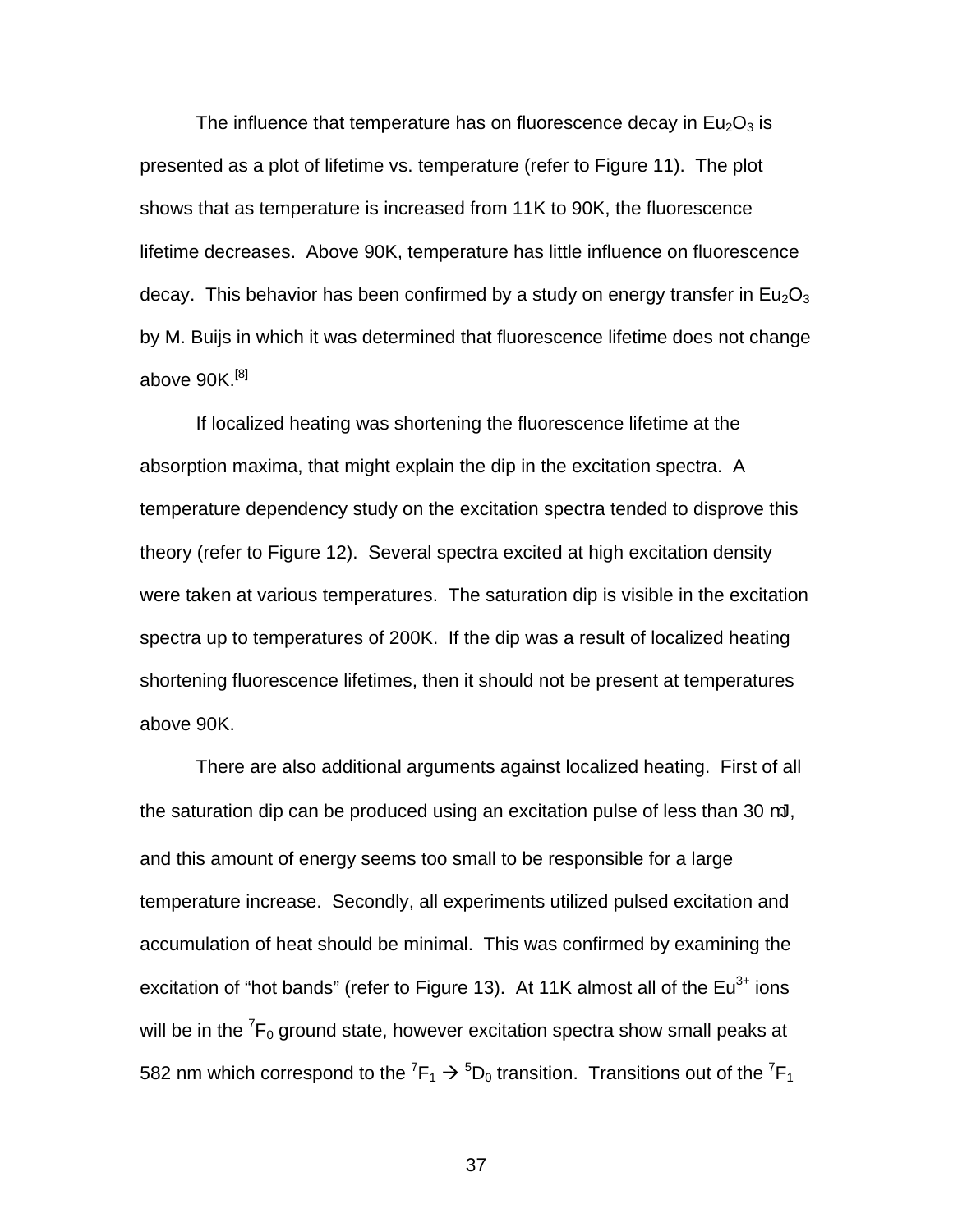

**Figure 11. Plot of fluorescence decay vs. temperature. Estimated as a single exponential decay**  $\{ I = I_0 \exp(-t/\tau_R) \}$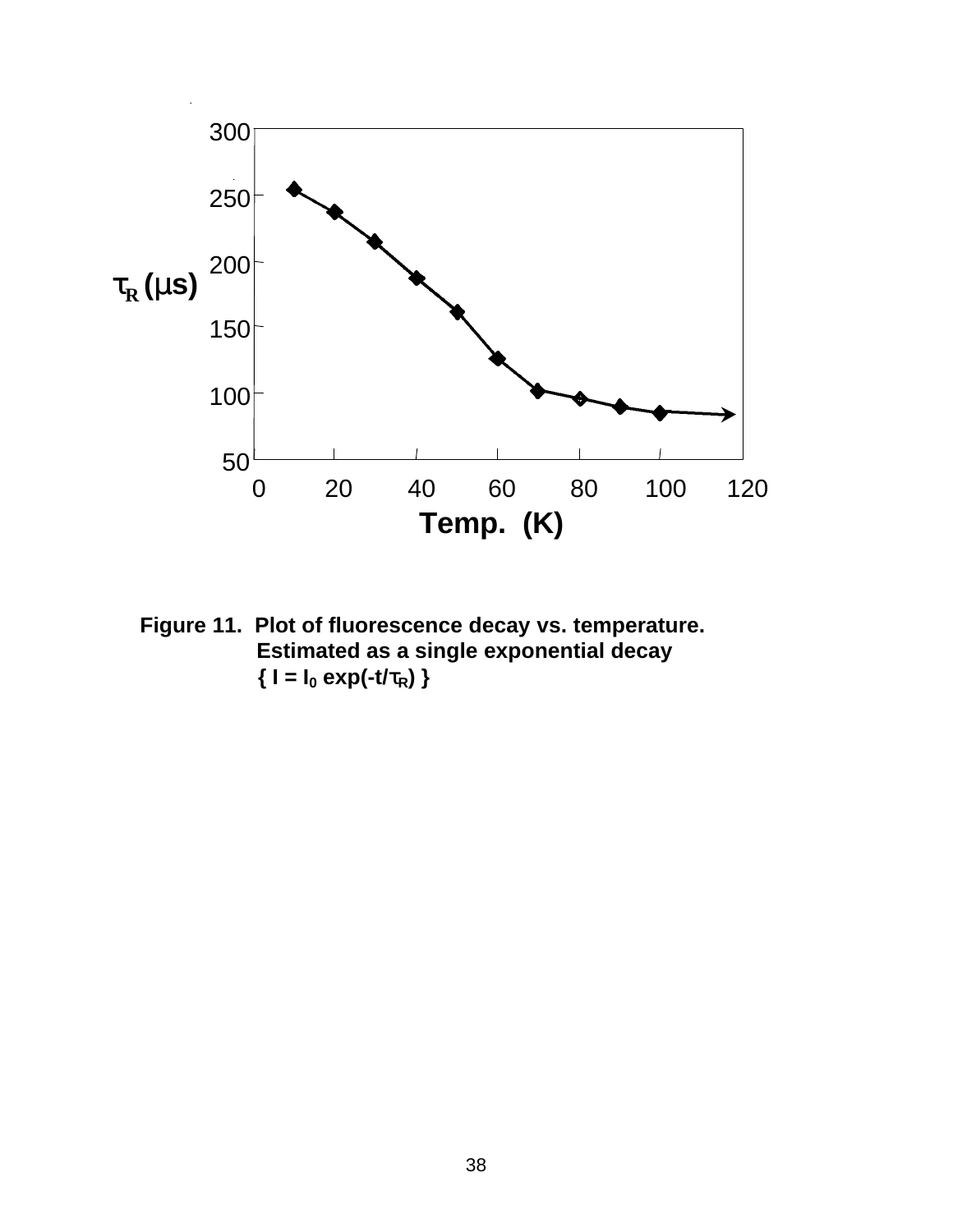

 **Figure 12. Eu2O3 excitation spectra vs. temperature. (cubic-phase, micron-sized crystals)**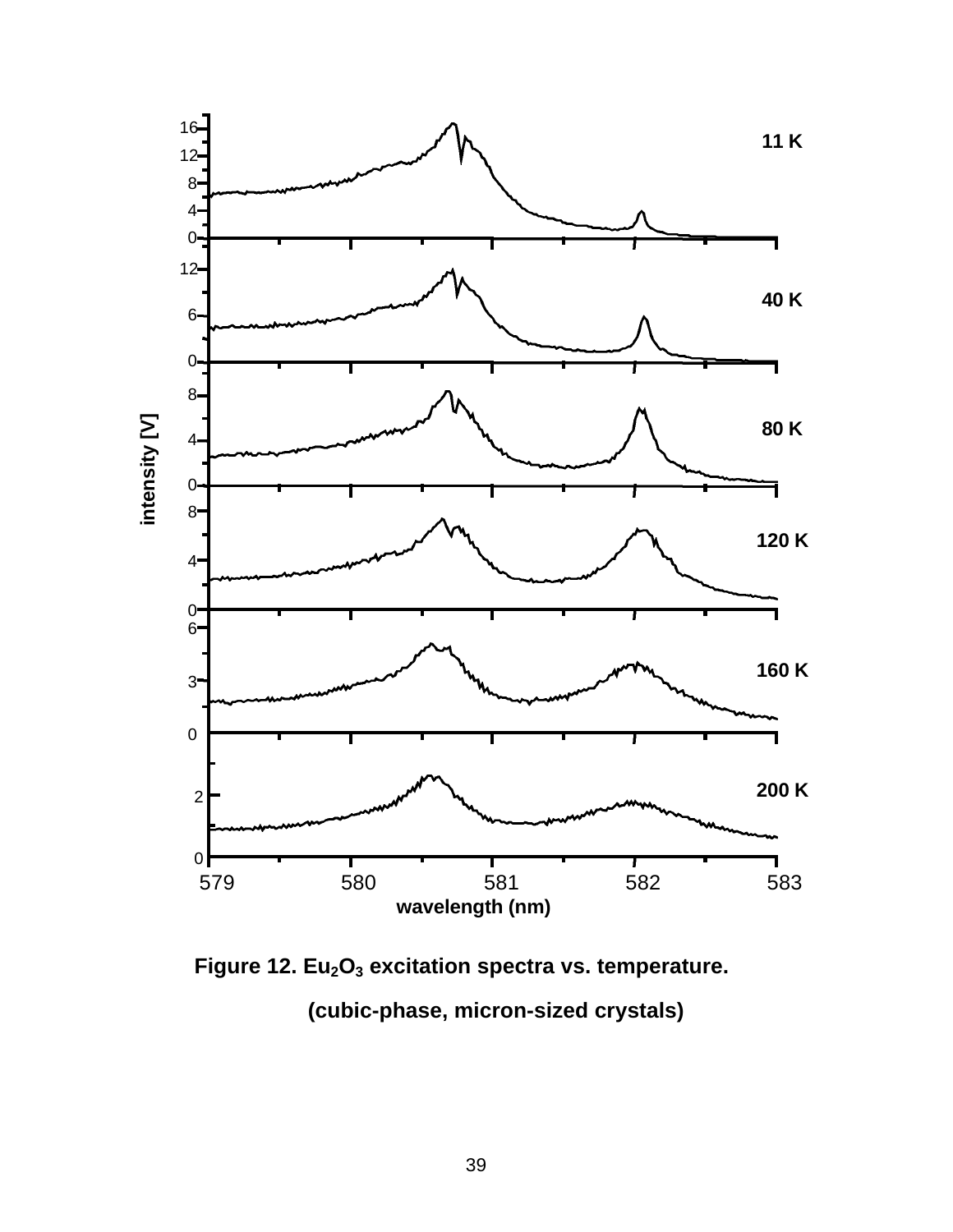

**Figure 13. Fluorescence excitation spectrum of Eu2O<sup>3</sup> (cubic-phase, micron-sized crystals). Fluorescence measured at** l**em = 612-nm.**

> $\mathsf{The}$  "hot band" corresponds to the  ${}^{7}\mathsf{F}_{1}$   $\rightarrow$   ${}^{5}\mathsf{D}_{0}$ **transition.**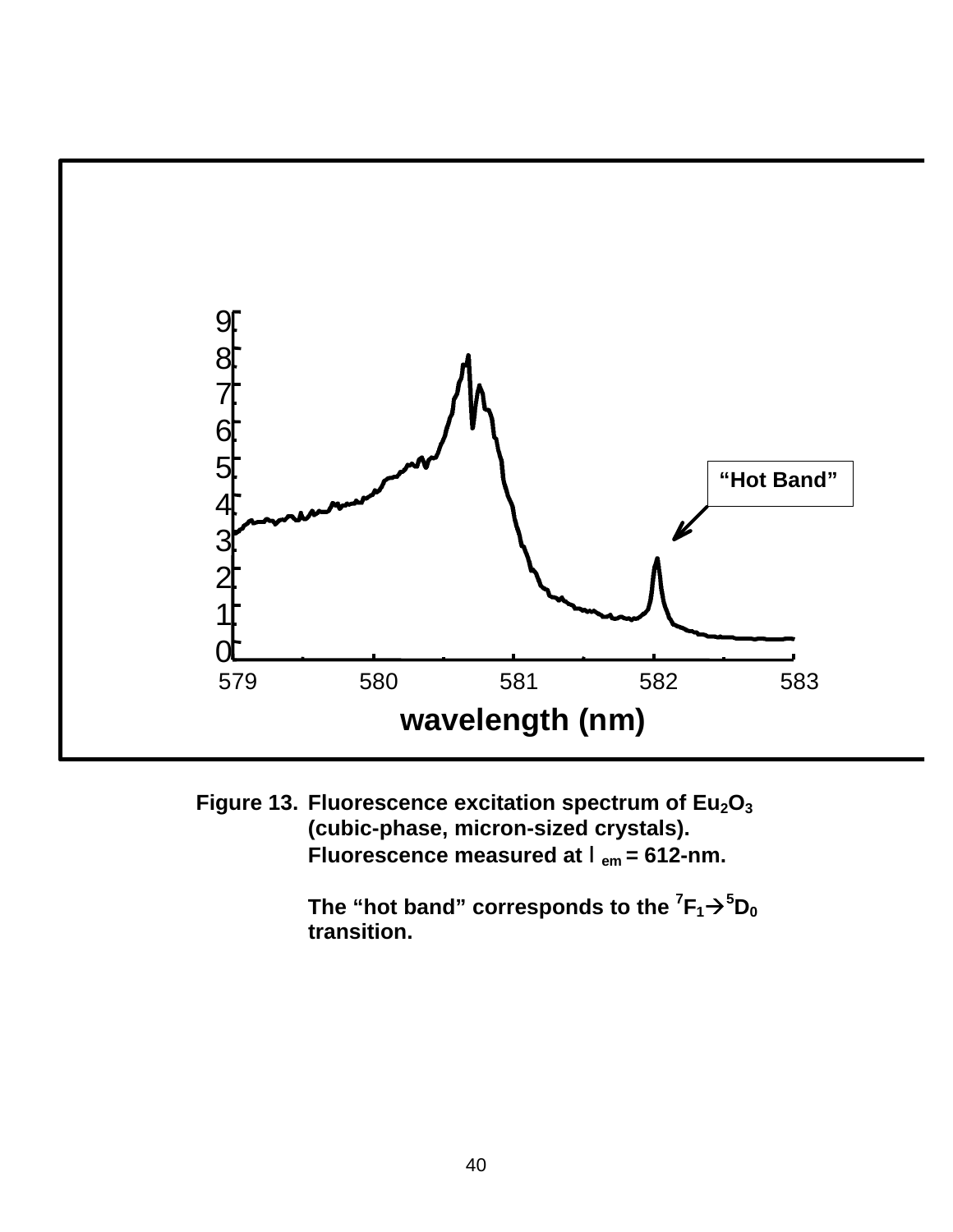level are referred to as "hot bands" because the  ${}^{7}F_{1}$  level is populated by heat. The size of the "hot bands" is directly proportional to the amount of heat in the system. An attempt was made to heat the system by holding the excitation wavelength on the "hot band" at 582 nm. If heat was accumulated between laser pulses the intensity of the "hot band" should increase over time. After 20 minutes 12,000 laser pulses had excited the  $Eu<sub>2</sub>O<sub>3</sub>$  sample but the intensity of the "hot band" had not changed. This proved that any heat produced was removed by the refrigeration system before the next excitation pulse.

From the arguments presented above, localized heating seems an extremely unlikely explanation for the saturation dips.

## **3.7 UP-CONVERSION BY ENERGY TRANSFER**

Up-conversion is a special type of cross-relaxation involving two excited ions. Conventionally cross-relaxation involves an excited ion and an ion in the ground state. However if the excited-state density is high, the probability that two excited ions will be in close proximity increases and it is possible that crossrelaxation will occur between two excited ions. The mechanism for upconversion is presented in Figure 14. Usually two identical excited ions are deexcited, and one highly excited ion and one ground state ion are produced. In the case of  $Eu<sub>2</sub>O<sub>3</sub>$ , the highly excited ion decays nonradiatively to the lowest excited state. As excitation density is increased, the process of up-conversion gives rise to a new decay channel in  $Eu<sub>2</sub>O<sub>3</sub>$ . This explains the observed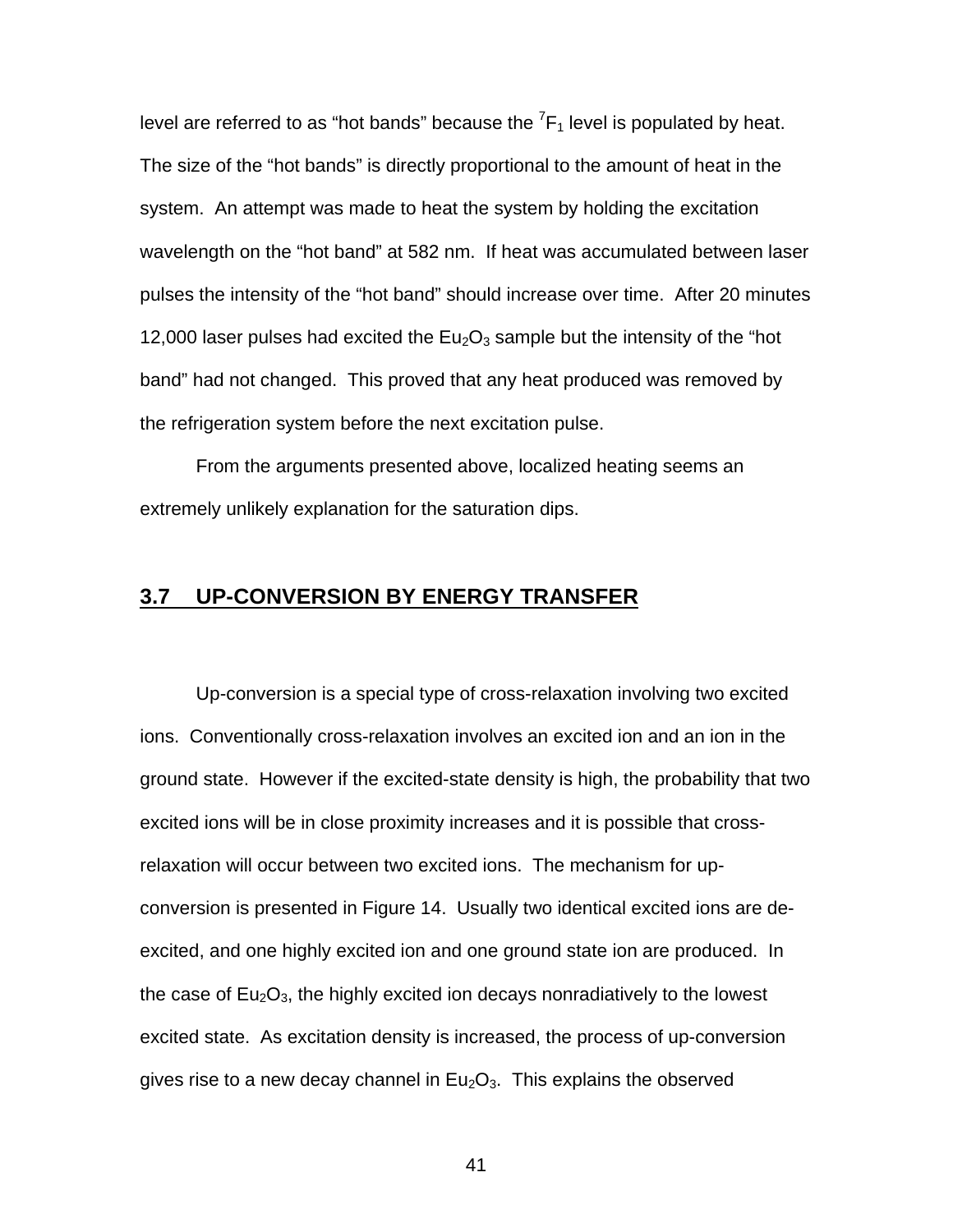

**Figure 14. Upconversion by Energy Transfer in Eu2O<sup>3</sup>**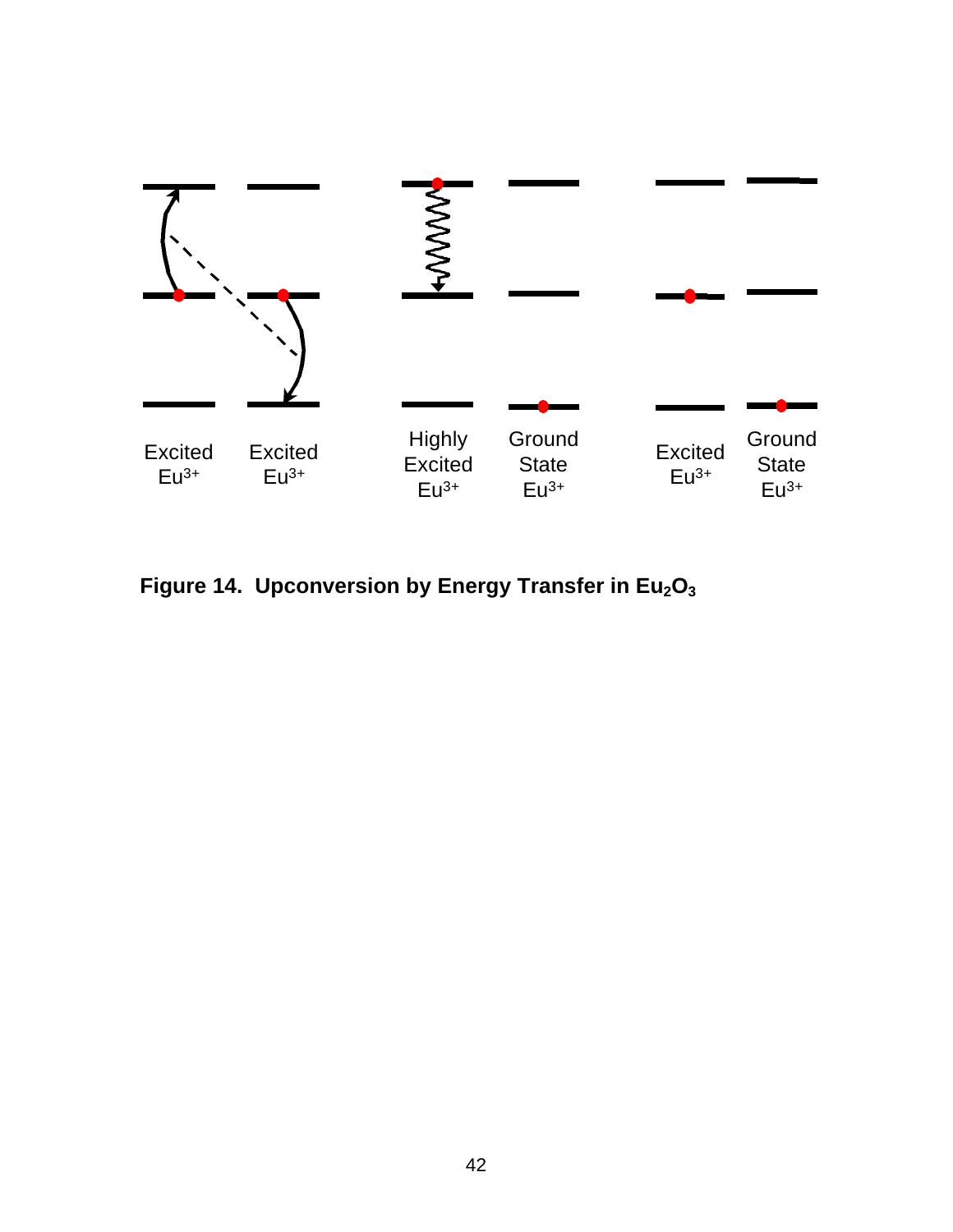intensity-dependent nonexponential decay. It also explains the saturation dips in the excitation spectra since up-conversion would cause a significant reduction in quantum efficiency at high-excited state densities achievable only at absorbance maxima.[9]

The process of up-conversion by energy transfer has been documented for many concentrated lanthanide systems. Two examples, which provide good comparisons to  $Eu_2O_3$ , are the concentrated Terbium compounds TbP $O_4$  and Tb $F_3$ . In TbPO<sub>4</sub> a non-exponential decay of the fluorescent radiation was ascribed to up-conversion by energy transfer. The rate of up-conversion gn, was proportional to the excited state density n, with up-conversion coefficient  $q = 5$  $10^{-15}$  cm<sup>3</sup>sec<sup>-1</sup>.<sup>[1]</sup> The determination that the non-exponential decay was due to up-conversion was made easier by the observation of anti-Stokes luminescence. An energy level diagram depicting the process of up-conversion in  $TbPO<sub>4</sub>$  is presented in Figure 15. A tunable dye laser was used to excite the Tb<sup>3+</sup> ion's  ${}^{5}D_{3}$ energy level at 20,440  $cm^{-1}$ . The process of up-conversion combined the energy of two excited  $\text{Tb}^{3+}$  ions producing one highly excited ion with energy of 40,840 cm $1$ . The highly excited ion then decays nonradiatively between the other 4f $^8$  levels until reaching the  $^5\mathsf{D}_3$  energy level.  $\,$  Emission from the  $^5\mathsf{D}_3$  level results in anti-Stokes luminescence. Unlike  $Eu<sub>2</sub>O<sub>3</sub>$ , the presence of anti-Stokes radiation from  $TbPO<sub>4</sub>$  allows for easy confirmation

of up-conversion. The influence up-conversion has on luminescence decay is also more obvious for  $TbPO<sub>4</sub>$  (refer to Figure 16). Under low excitation density the luminescence decays exponentially. However under conditions of high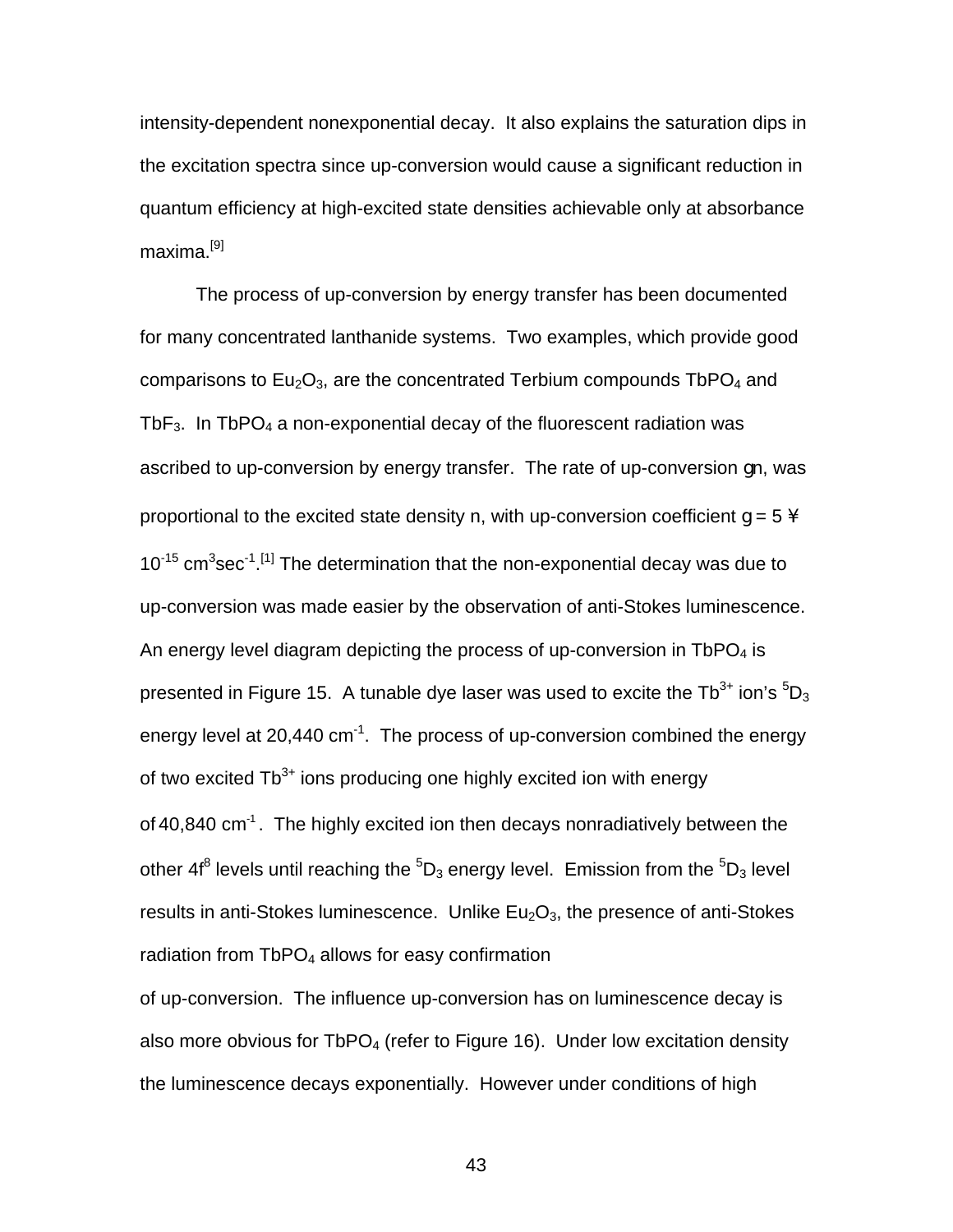

**Figure 15. Energy level diagram depicting up-conversion by energy transfer in TbPO<sub>4</sub>.<sup>[1]</sup>**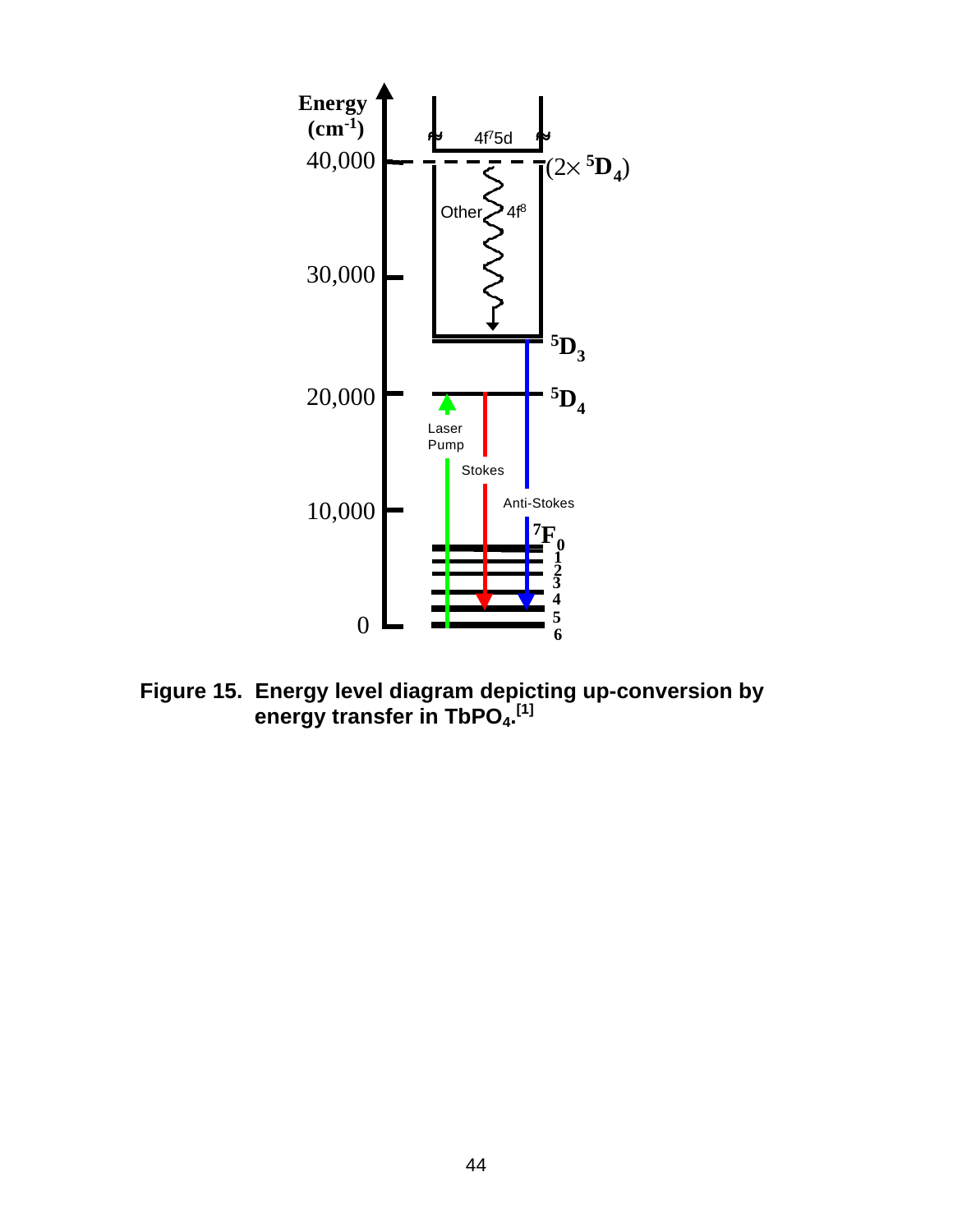

# **Figure 16. Dependence of <sup>5</sup>D4 decay time on excitation density for TbPO4.**

Reprinted from Solid State Communications, Volume 18, Diggle, P.C., Gehring, K. A., Macfarlane, R. M., "Exciton-exciton Annihilation in TbPO4", Pages No. 392, Copyright 1976, with permission from Elsevier Science.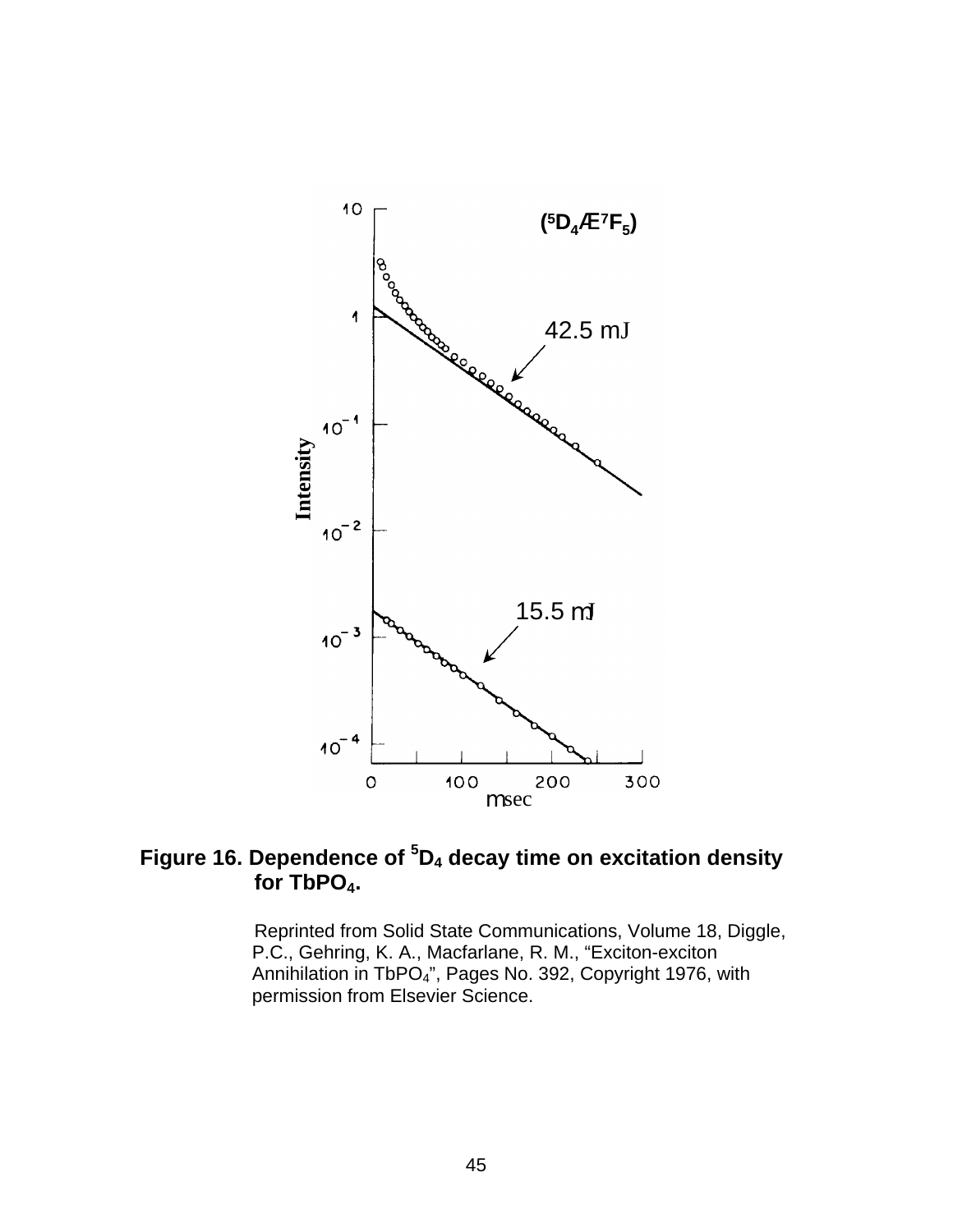excitation density up-conversion provides an additional decay pathway and the luminescence decay becomes nonexponential.

Another compound in which up-conversion by energy transfer occurs is Tb $F_3$ . As in TbPO<sub>4</sub>, up-conversion is easily confirmed by the presence of anti-Stokes radiation. As well as being an additional example of up-conversion in a concentrated rare earth system, TbF<sub>3</sub> is particularly relevant, because like Eu<sub>2</sub>O<sub>3</sub>, dips appear in the center of each excitation peak.<sup>[10]</sup> Examples of TbF<sub>3</sub> excitation spectra taken at high and low excitation densities are presented in Figure 17. Examples of  $Eu<sub>2</sub>O<sub>3</sub>$  excitation spectra taken at similar conditions using a fused crystal sample are presented for comparison in Figure 18. The excitation density achievable in the study on  $\text{TbF}_3$  was high enough that the dips in the excitation spectra actually reaches the noise level of the photomultiplier.<sup>[10]</sup> This level of excitation density was not achievable in my study of  $Eu<sub>2</sub>O<sub>3</sub>$  due to the power limitations of my excitation source. Fortunately the excitation intensity required to produce up-conversion in  $Eu<sub>2</sub>O<sub>3</sub>$  is much less than that of TbF<sub>3</sub>, because the oscillator strength for transitions in  $Eu<sub>2</sub>O<sub>3</sub>$  is nearly 1000 times larger than in  $\mathsf{TbF_3}.^{[9]}$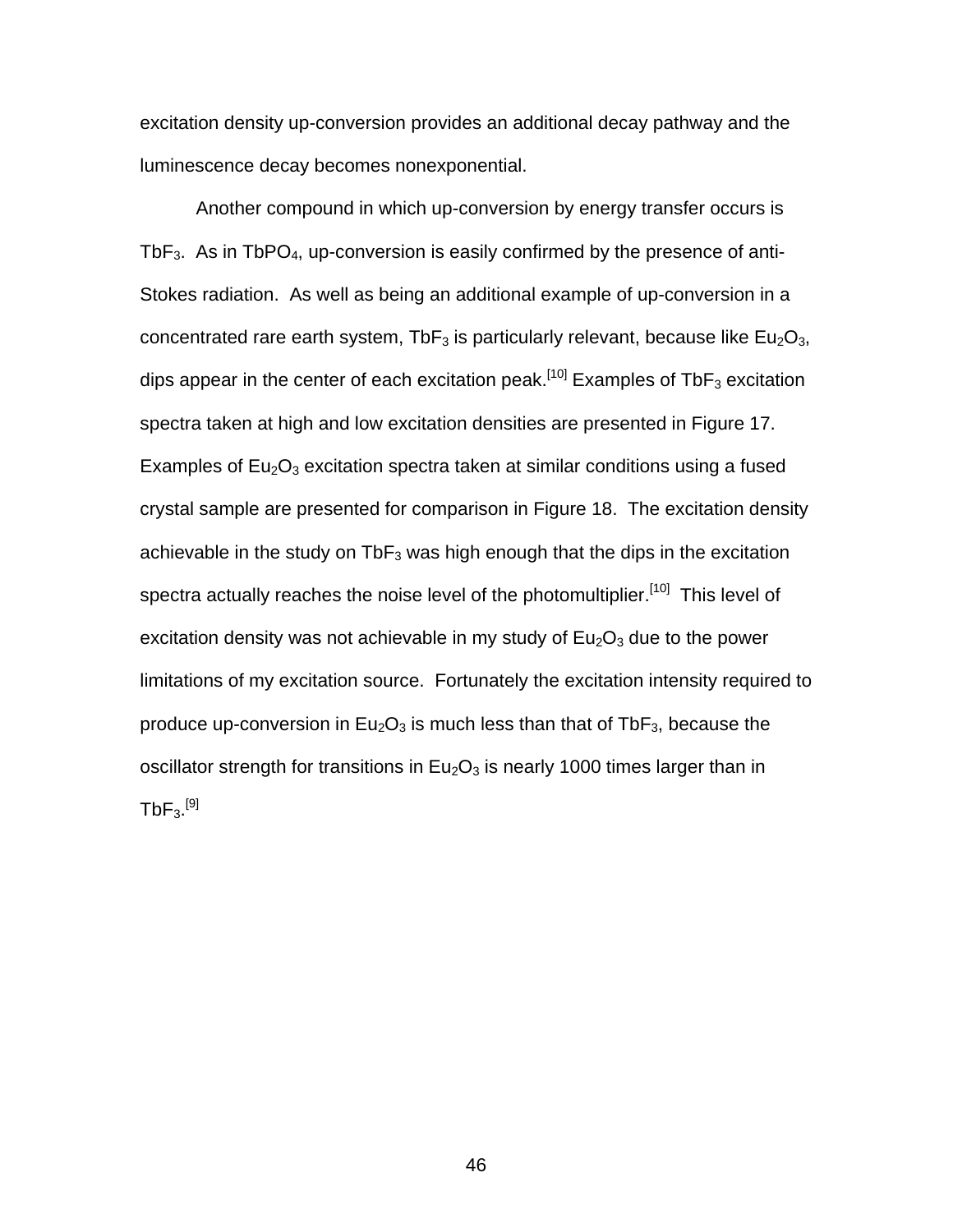

### **Figure 17. Excitation spectra of the blue fluorescence line of**

#### **TbF3 located at 486.3 nm (20,560cm-1)**

- **(a) Low excitation density**
- **(b) High excitation density**

Reprinted from Physical Review B, Volume 28, Issue 7, Joubert, M. F., Jacquier, B., Moncorge, "Exciton-exciton annihilation and saturation effect in TbF<sub>3</sub>", Page No. 3727, Copyright 1983, with permission from Dr. Marie-France Joubert.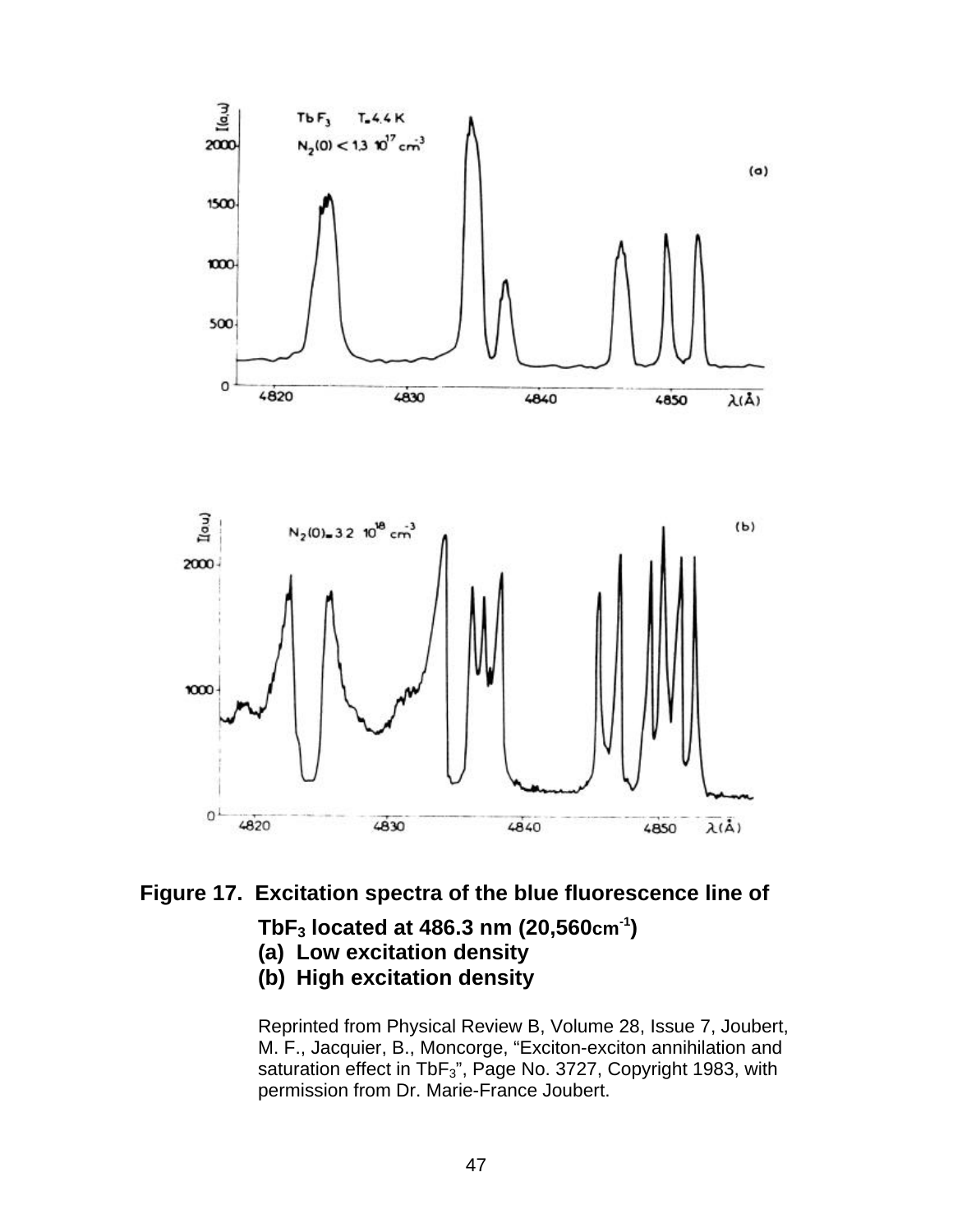

**Figure 18. Upconversion in Eu2O<sup>3</sup> (monoclinic-phase, large fused crystal)**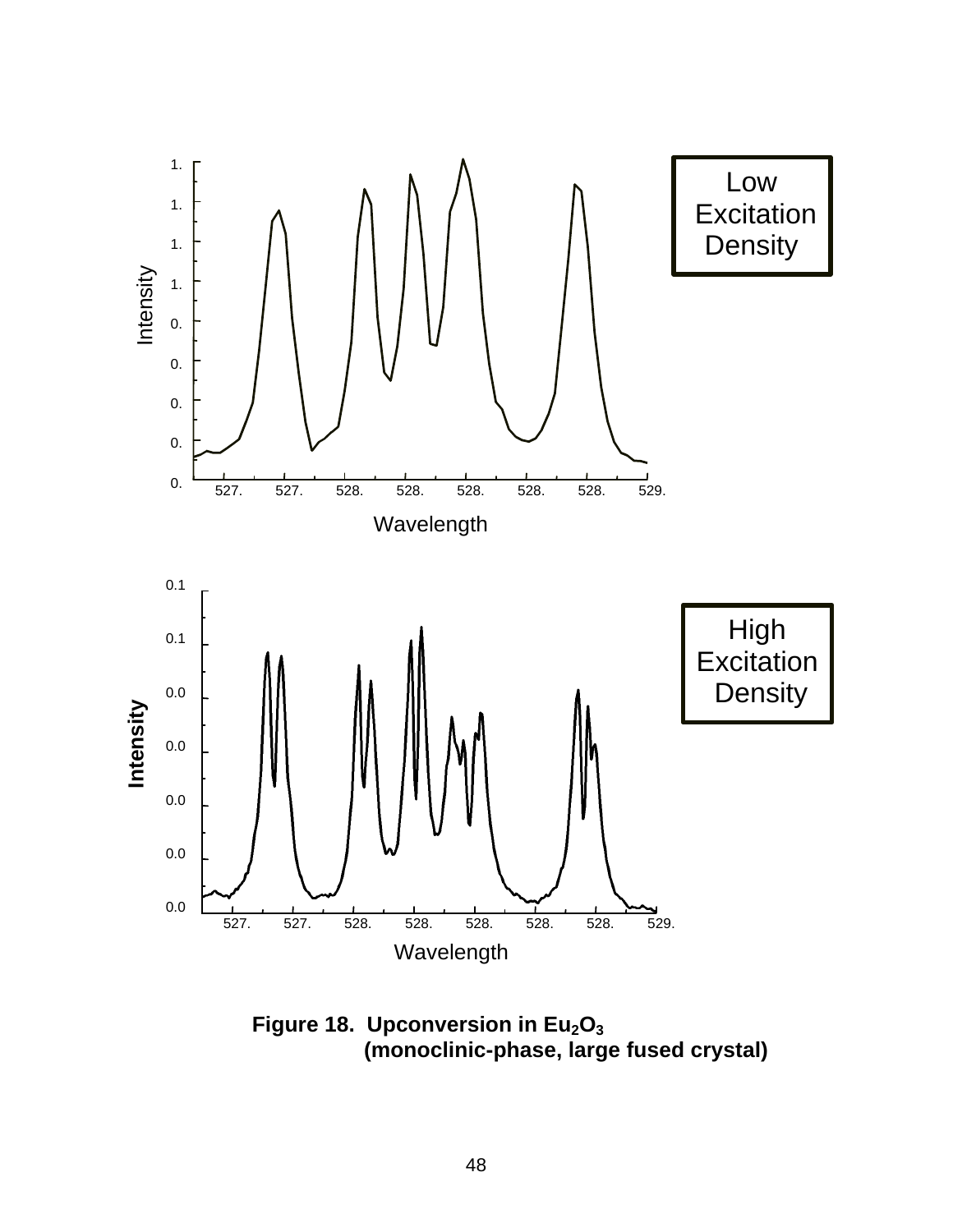#### **3.8 LUMINESCENCE DECAY TRANSIENTS**

The luminescence decay of  $Eu<sub>2</sub>O<sub>3</sub>$  is always nonexponential regardless of excitation density. The decay pattern of  $Eu<sub>2</sub>O<sub>3</sub>$  is characteristic of 3-dimensional diffusion-limited energy migration (for additional information refer to the Appendix). It is initially non-exponential and becomes exponential after long times. This makes it difficult to quantify the excitation density at which upconversion begins to influence luminescence decay. However examination of luminescence decay at various excitation densities does support the upconversion theory (refer to Figure 19). The data presented in Figure 19 shows normalized luminescence decay curves taken at various excitation energies. It is clear that the lifetime shortens and becomes increasingly nonlinear as excitation energies are increased. This is consistent with the additional density-dependent decay pathway that up-conversion would provide.

Evidence of excitation-density-dependent decay is most easily presented through the use of luminescence decay measurements. A series of luminescence transients were collected for a number of different  $Eu_2O_3$  samples. Each of the decay transients was fit with a mathematical equation to allow the data to be presented concisely in tables. In most cases the decay transients were fit with the dual exponential decay function:

 $y = y0 + A1*exp(-(x-x0)/t1) + A2*exp(-(x-x0)/t2)$ 

In cases of very high excitation density the decay is so fast that a sum of three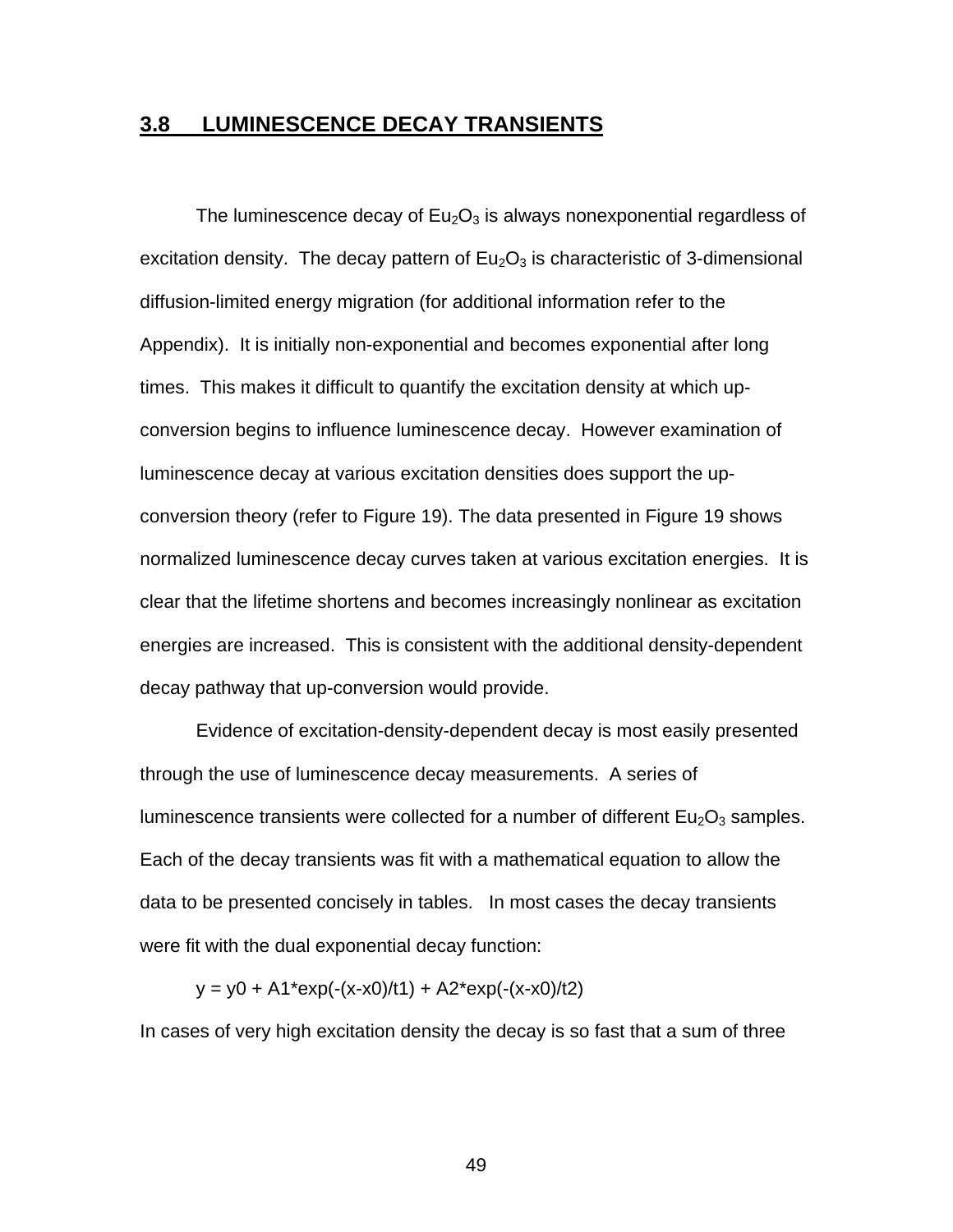

**Figure 19. Normalized luminescence decay curves of Eu2O<sup>3</sup> (cubic-phase) measured at various laser intensities.**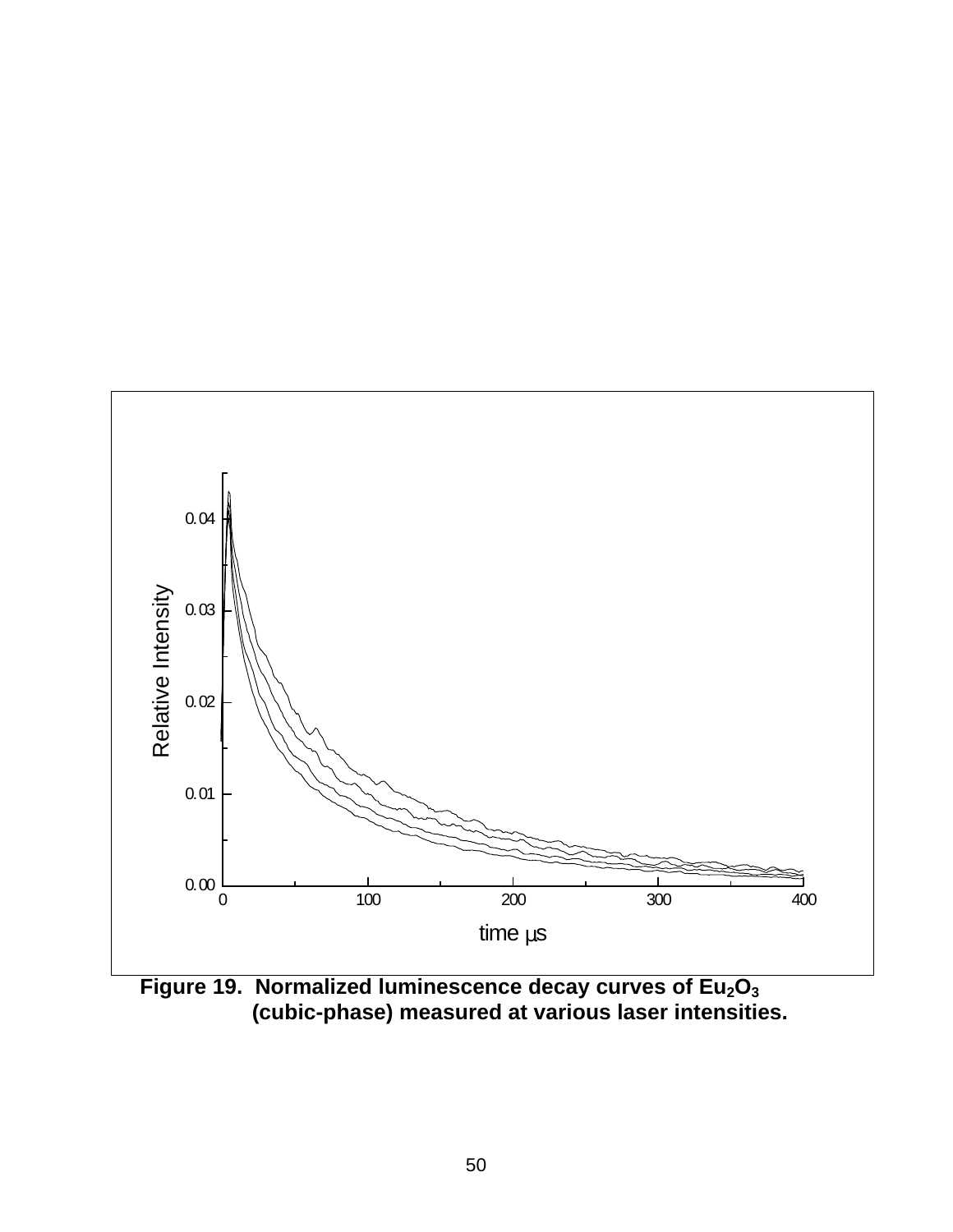exponential decay functions must be used:

 $y = y0 + A1*exp(-(x-x0)/t1) + A2*exp(-(x-x0)/t2) + A3*exp(-(x-x0)/t3)$ The first set of transients (refer to Table 2) is of cubic-phase  $Eu<sub>2</sub>O<sub>3</sub>$  powder. The crystals are micron-sized. The wavelengths 525.97, 526.09, 527.36, and 527.90 nm correspond to excitation at the absorption maxima of  ${}^{7}F_{0} \rightarrow {}^{5}D_{1}$ transitions. The wavelengths 526.11, 527.80, and 527.90 nm correspond to excitation slightly off of absorption maxima for comparison. Luminescence decay corresponding to the  ${}^5\mathrm{D}_0\textcolor{black}{\bm{\rightarrow}} {}^7\mathrm{F}_2$  transition was then recorded at 611.2 nm in all cases. The excitation density is proportional to the laser excitation energy listed in mJoules. As the excitation density is increased the luminescence decay becomes faster due to the increased contribution of nonlinear quenching, and this can be seen in the decrease in the time constants  $t_1$ ,  $t_2$ , and  $t_3$ . The increase in the rate of luminescence decay is larger when exciting at peak maxima compared to off peak maxima, because the higher the excited-state density the larger the contribution of nonlinear quenching. This explains why the saturation dip can only be produced at absorption maxima.

A similar trend can be seen when exciting into the  ${\rm ^7F_0}{\rm \rightarrow }^5{\rm D}_0$  transition of cubic phase  $Eu_2O_3$  powder (refer to Table 3). In this case the absorption maximum occurs at 580.7 nm.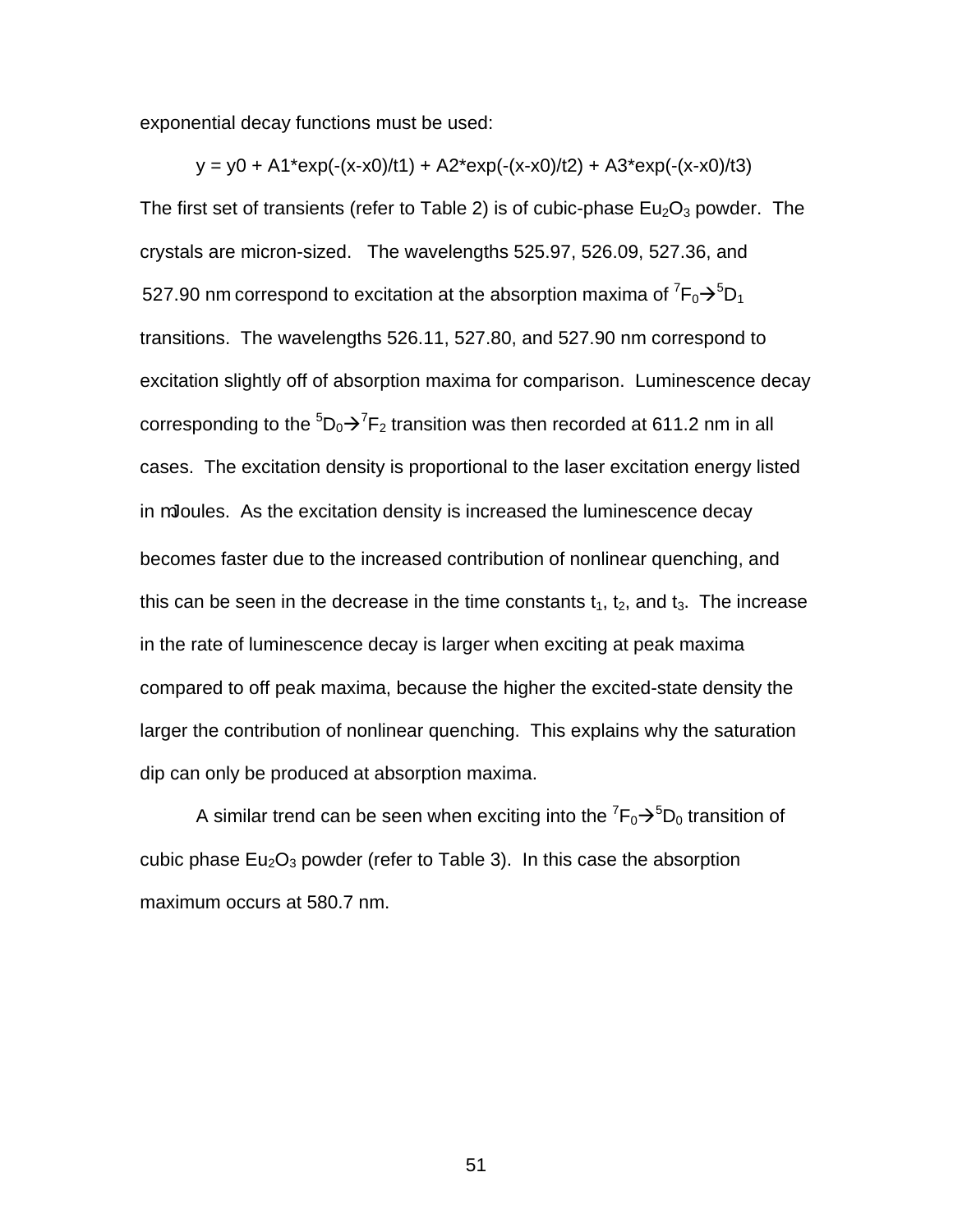| excited              | Laser<br>Energy ( J) | A1    | %A1 | t1             | A <sub>2</sub> | %A2 | t2   | A <sub>3</sub> | %A3 | t3    | $A1+A2+A3$ |
|----------------------|----------------------|-------|-----|----------------|----------------|-----|------|----------------|-----|-------|------------|
| 525.97               | $\overline{48}$      | 0.000 | 0%  | $\Omega$       | 0.113          | 68% | 12.5 | 0.054          | 32% | 69.2  | 0.167      |
| 525.97               | $\overline{78}$      | 0.128 | 52% | 8.5            | 0.093          | 37% | 33.8 | 0.028          | 11% | 118.1 | 0.249      |
| 525.97               | 117                  | 0.195 | 59% | 8.8            | 0.106          | 32% | 36.6 | 0.029          | 9%  | 126.9 | 0.330      |
| 525.97               | 156                  | 0.211 | 49% | 6.1            | 0.158          | 37% | 22.3 | 0.059          | 14% | 83.7  | 0.429      |
|                      |                      |       |     |                |                |     |      |                |     |       |            |
| 526.09               | 48                   | 0.000 | 0%  | $\mathbf 0$    | 0.128          | 68% | 11.5 | 0.061          | 32% | 66.9  | 0.189      |
| 526.09               | 78                   | 0.148 | 54% | 8.3            | 0.096          | 35% | 31.8 | 0.033          | 12% | 111.3 | 0.277      |
| 526.09               | 123                  | 0.206 | 47% | 5.5            | 0.163          | 37% | 20.3 | 0.067          | 15% | 77.6  | 0.436      |
| 526.09               | 156                  | 0.255 | 53% | 6.3            | 0.165          | 34% | 22.9 | 0.061          | 13% | 84.7  | 0.482      |
|                      |                      |       |     |                |                |     |      |                |     |       |            |
| 526.11               | 48                   | 0.000 | 0%  | 0              | 0.084          | 68% | 17.6 | 0.040          | 32% | 85.6  | 0.124      |
| 526.11               | 78                   | 0.121 | 57% | 10.8           | 0.073          | 34% | 45.6 | 0.018          | 8%  | 145.8 | 0.211      |
| 526.11               | 123                  | 0.161 | 55% | 8.9            | 0.100          | 34% | 35.9 | 0.031          | 11% | 124.5 | 0.292      |
| 526.11               | 165                  | 0.195 | 51% | 7.4            | 0.135          | 35% | 26.5 | 0.053          | 14% | 93.1  | 0.383      |
|                      |                      |       |     |                |                |     |      |                |     |       |            |
| 527.36               | 48                   | 0.000 | 0%  | 0              | 0.220          | 72% | 8.3  | 0.086          | 28% | 54.1  | 0.306      |
| 527.36               | 75                   | 0.143 | 29% | 2.4            | 0.254          | 52% | 10.6 | 0.094          | 19% | 54.7  | 0.491      |
| 527.36               | 117                  | 0.263 | 40% | 3              | 0.304          | 46% | 11.5 | 0.099          | 15% | 57.7  | 0.666      |
| $\overline{527}$ .36 | 171                  | 0.289 | 33% | $\overline{c}$ | 0.458          | 52% | 9    | 0.135          | 15% | 48.9  | 0.882      |
| 527.36               | 240                  | 0.463 | 46% | 3.3            | 0.413          | 41% | 11.9 | 0.121          | 12% | 56.2  | 0.997      |
|                      |                      |       |     |                |                |     |      |                |     |       |            |
| 527.8                | 54                   | 0.000 | 0%  | 0              | 0.119          | 67% | 13.7 | 0.059          | 33% | 74.3  | 0.178      |
| 527.8                | $\overline{75}$      | 0.124 | 49% | 8.1            | 0.099          | 39% | 31.5 | 0.032          | 12% | 115.3 | 0.255      |
| 527.8                | 132                  | 0.198 | 48% | 5.9            | 0.151          | 37% | 20.6 | 0.064          | 16% | 79.1  | 0.413      |
| 527.8                | 180                  | 0.280 | 54% | 5.8            | 0.174          | 33% | 21.5 | 0.067          | 13% | 82    | 0.521      |
| 527.8                | 255                  | 0.377 | 54% | 5.2            | 0.235          | 34% | 18.7 | 0.086          | 12% | 74.3  | 0.698      |
|                      |                      |       |     |                |                |     |      |                |     |       |            |
| 527.87               | 54                   | 0.000 | 0%  | 0              | 0.352          | 70% | 4.6  | 0.149          | 30% | 32.4  | 0.500      |
| 527.87               | 81                   | 0.212 | 32% | 1.8            | 0.343          | 52% | 8.5  | 0.104          | 16% | 48.8  | 0.659      |
| 527.87               | 135                  | 0.299 | 32% | 1.3            | 0.490          | 53% | 7.1  | 0.134          | 15% | 42.5  | 0.923      |
| 527.87               | 189                  | 0.465 | 33% | 0.4            | 0.734          | 51% | 4.7  | 0.227          | 16% | 27.7  | 1.426      |
| 527.87               | 258                  | 0.606 | 35% | 0.4            | 0.893          | 51% | 5.2  | 0.236          | 14% | 28.3  | 1.735      |
|                      |                      |       |     |                |                |     |      |                |     |       |            |
| 527.9                | 54                   | 0.000 | 0%  | $\mathbf 0$    | 0.172          | 69% | 9.5  | 0.076          | 31% | 61.4  | 0.249      |
| 527.9                | 81                   | 0.138 | 38% | 4.1            | 0.162          | 44% | 15.5 | 0.067          | 18% | 67.9  | 0.367      |
| 527.9                | 138                  | 0.185 | 34% | 2.9            | 0.258          | 48% | 11.8 | 0.095          | 18% | 59.6  | 0.538      |
| 527.9                | 186                  | 0.248 | 38% | 3.2            | 0.299          | 46% | 12.1 | 0.104          | 16% | 59    | 0.652      |
| 527.9                | 261                  | 0.335 | 42% | 3.2            | 0.352          | 44% | 12.8 | 0.108          | 14% | 59.1  | 0.795      |

**Table 1. Decay constants calculated for Eu2O3 powder (cubic-phase, micron-sized particles) using a sum of three exponential decay functions:**

 **y = y0 + A1\*exp(-(x-x0)/t1) + A2\*exp(-(x-x0)/t2) + A3\*exp(-(x-x0)/t3). The sample was excited into the <sup>5</sup>D1 energy level.**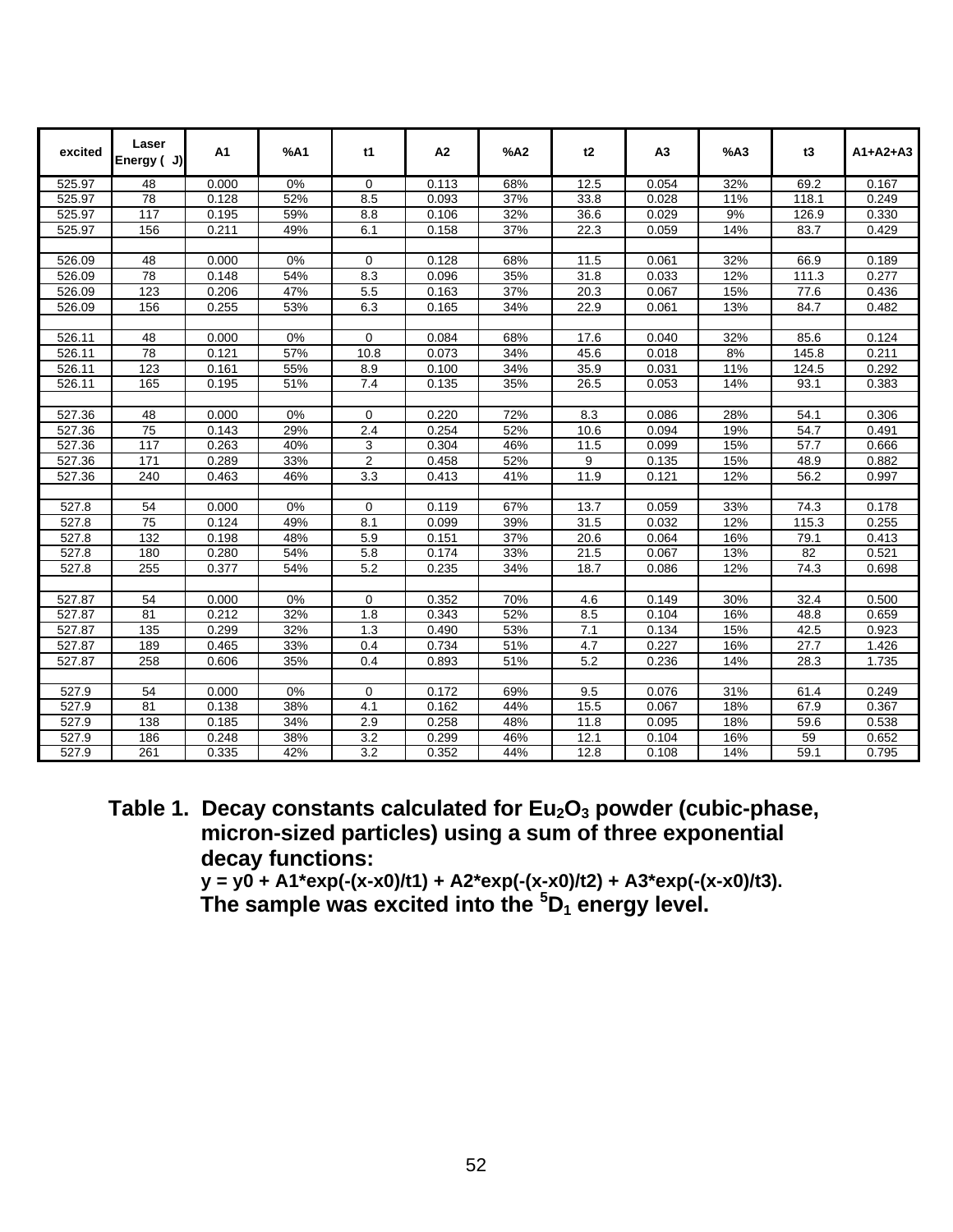| excited | Laser<br>Energy (J) | A1    | %A1 | t1   | A2    | %A2 | t2    | $A1+A2$ |
|---------|---------------------|-------|-----|------|-------|-----|-------|---------|
| 568.5   | 66                  | 0.034 | 57% | 36.1 | 0.025 | 43% | 139.3 | 0.059   |
| 568.5   | 99                  | 0.066 | 60% | 25.9 | 0.044 | 40% | 113.1 | 0.110   |
| 568.5   | 153                 | 0.099 | 61% | 21.5 | 0.063 | 39% | 101.8 | 0.162   |
| 568.5   | 195                 | 0.134 | 64% | 19.5 | 0.075 | 36% | 94.6  | 0.209   |
|         |                     |       |     |      |       |     |       |         |
| 570.4   | 66                  | 0.019 | 51% | 33.2 | 0.018 | 49% | 120.6 | 0.037   |
| 570.4   | 105                 | 0.052 | 54% | 41.9 | 0.045 | 46% | 134   | 0.096   |
| 570.4   | 165                 | 0.026 | 55% | 35.6 |       | 45% | 125   |         |
|         |                     |       |     |      | 0.021 |     |       | 0.047   |
| 570.4   | 216                 | 0.033 | 59% | 35.8 | 0.023 | 41% | 124.6 | 0.056   |
|         |                     |       |     |      |       |     |       |         |
| 580.5   | 105                 | 0.039 | 60% | 34.5 | 0.026 | 40% | 119.4 | 0.065   |
| 580.5   | 189                 | 0.081 | 62% | 23.7 | 0.049 | 38% | 101.1 | 0.130   |
| 580.5   | 255                 | 0.107 | 61% | 17.9 | 0.067 | 39% | 87.2  | 0.174   |
|         |                     |       |     |      |       |     |       |         |
| 580.6   | 48                  | 0.041 | 61% | 31   | 0.027 | 39% | 115.4 | 0.068   |
| 580.6   | 99                  | 0.108 | 64% | 17.2 | 0.061 | 36% | 85.9  | 0.170   |
| 580.6   | 189                 | 0.204 | 68% | 13.1 | 0.095 | 32% | 75.1  | 0.300   |
| 580.6   | 240                 | 0.250 | 66% | 10.9 | 0.131 | 34% | 57.5  | 0.381   |
|         |                     |       |     |      |       |     |       |         |
| 580.7   | 48                  | 0.188 | 70% | 8.6  | 0.079 | 30% | 59.9  | 0.267   |
| 580.7   | 99                  | 0.356 | 70% | 5.9  | 0.154 | 30% | 41.2  | 0.510   |
| 580.7   | 186                 | 0.591 | 66% | 3.8  | 0.300 | 34% | 24.8  | 0.891   |
| 580.7   | 240                 | 0.684 | 67% | 3.7  | 0.330 | 33% | 24.1  | 1.014   |
|         |                     |       |     |      |       |     |       |         |
| 580.8   | 48                  | 0.031 | 57% | 25.6 | 0.023 | 43% | 110.2 | 0.054   |
| 580.8   | 99                  | 0.065 | 61% | 19.1 | 0.041 | 39% | 92.2  | 0.107   |
| 580.8   | 186                 | 0.123 | 65% | 15   | 0.067 | 35% | 79.2  | 0.190   |
| 580.8   | 243                 | 0.152 | 67% | 14.6 | 0.075 | 33% | 77.2  | 0.227   |
|         |                     |       |     |      |       |     |       |         |
| 580.9   | 45                  | 0.034 | 57% | 52   | 0.025 | 43% | 143.7 | 0.059   |
| 580.9   | 99                  | 0.072 | 59% | 37.3 | 0.050 | 41% | 124.2 | 0.122   |
| 580.9   | 180                 | 0.040 | 62% | 32.1 | 0.025 | 38% | 116.8 | 0.065   |
| 580.9   | 243                 | 0.057 | 63% | 26.1 | 0.033 | 37% | 105.5 | 0.091   |

**Table 2. Decay constants calculated for Eu2O3 powder (cubic-phase, micron-sized particles) using a sum of two exponential decay functions:**

 **y = y0 + A1\*exp(-(x-x0)/t1) + A2\*exp(-(x-x0)/t2).**

 **Excitation was to the <sup>5</sup>D0 energy level. The maximum absorbance for the**  ${}^{7}F_{0} \rightarrow {}^{5}D_{0}$  **transition occurs at 580.7 nm, and excitation slightly off maximum (580.5, 580.6, 580.8, and 580.9 nm) is presented for comparison. Excitation at 568.5 nm and 570.4 nm include energy contributions from lattice vibrations.**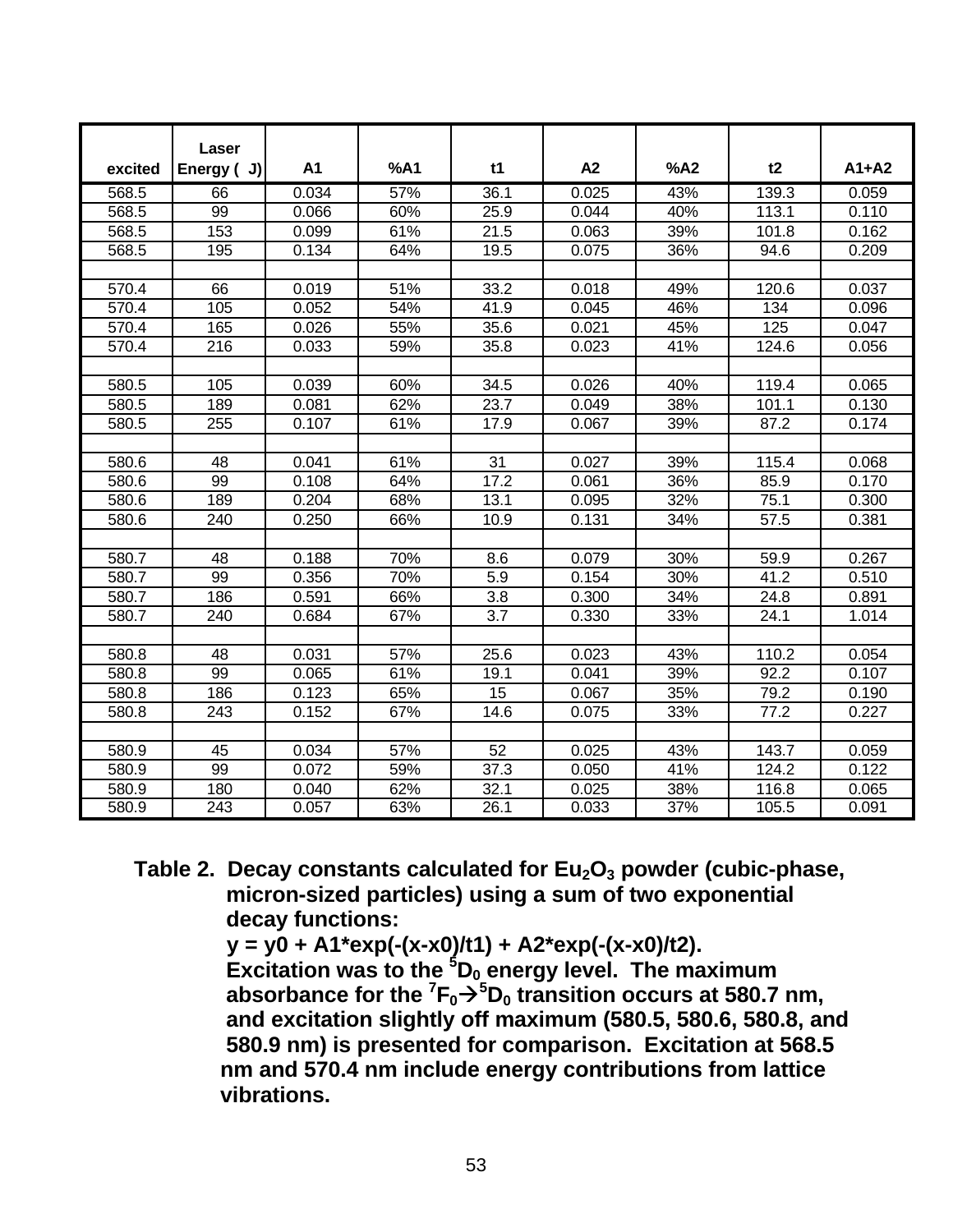Luminescence decay measurements of  $Eu<sub>2</sub>O<sub>3</sub>$  nanocrystals are presents as a function of excitation density (refer to Tables 4&5). The average diameter of the nanocrystals in Tables 4 and 5 are estimated as 10 nm and 20 nm respectively, however an exact size distribution was not determined. The excitation maxima corresponds to slightly different wavelengths in this case because the nanocrystals can only be prepared in the monoclinic phase. The same excitation-density-dependent decay trend, however, that was seen in the micron-sized particles was also seen in the nanocrystals. The effects nonlinear quenching does not appear to be size dependent.

The most profound increases in luminescence decay rate as a function of excitation density was seen in the large fused  $Eu<sub>2</sub>O<sub>3</sub>$  crystal (refer to Table 6). Higher excited-state densities were producible with the large crystal because the exciting laser beam can be more sharply focused on the sample surface, unlike with powdered samples where laser scattering is unavoidable.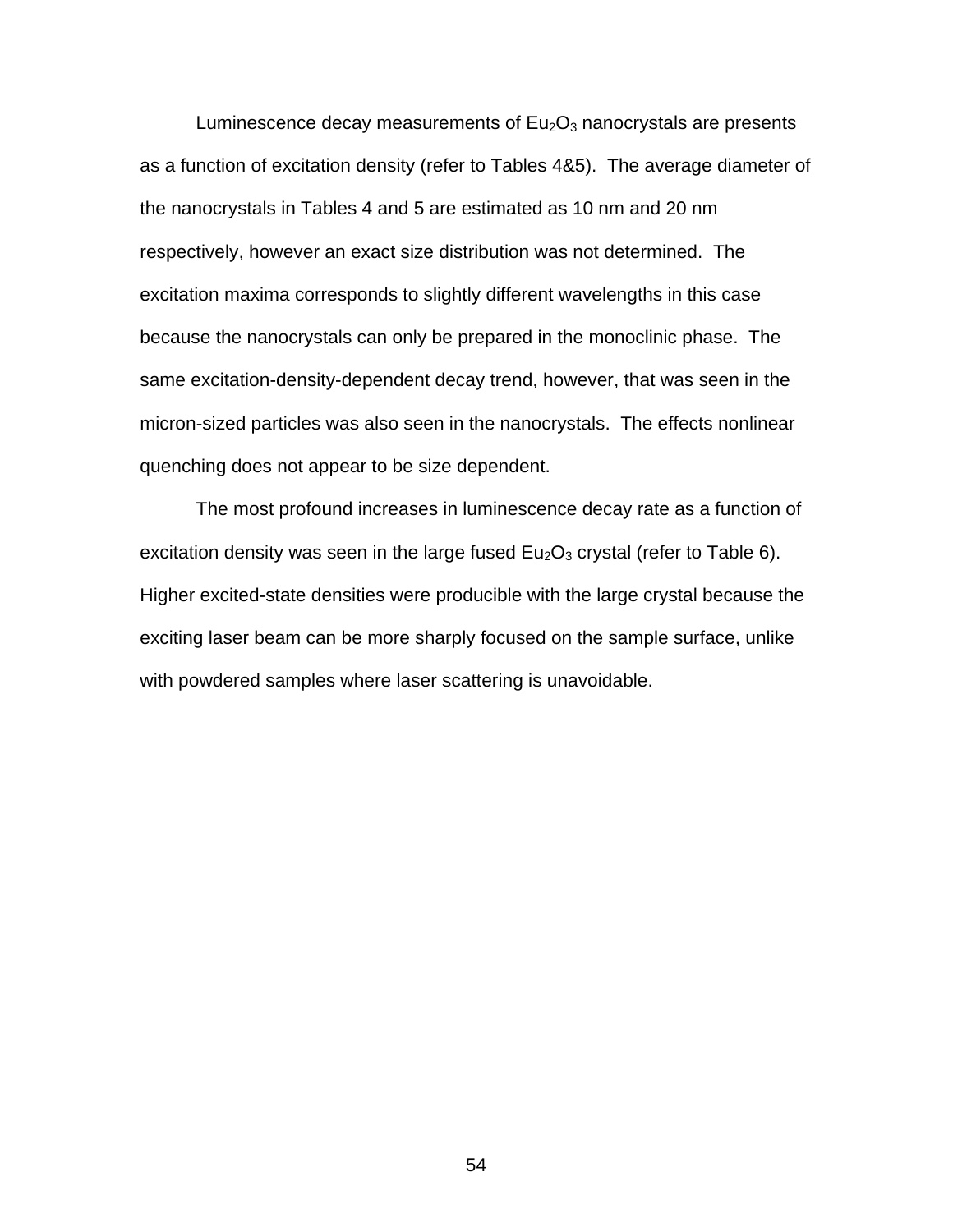| $\lambda$ excited | Laser<br>Energy (J) | A1    | %A1 | t1 $(s)$ | A2    | %A2 | t2(s) | $A1+A2$ |
|-------------------|---------------------|-------|-----|----------|-------|-----|-------|---------|
| 526.75            | 30                  | 0.050 | 61% | 2.8      | 0.032 | 39% | 10.9  | 0.082   |
| 526.75            | 150                 | 0.097 | 71% | 3.3      | 0.040 | 29% | 13.1  | 0.137   |
| 526.75            | 225                 | 0.115 | 61% | 2.2      | 0.075 | 39% | 10.3  | 0.189   |
|                   |                     |       |     |          |       |     |       |         |
| 527.73            | 60                  | 0.034 | 71% | 4.6      | 0.014 | 29% | 16.7  | 0.048   |
| 527.73            | 159                 | 0.059 | 70% | 3.9      | 0.025 | 30% | 16.6  | 0.084   |
| 527.73            | 243                 | 0.071 | 70% | 4.0      | 0.030 | 30% | 17.5  | 0.101   |
|                   |                     |       |     |          |       |     |       |         |
| 528.34            | 63                  | 0.044 | 75% | 4.8      | 0.015 | 25% | 17.9  | 0.059   |
| 528.34            | 162                 | 0.080 | 75% | 4.3      | 0.027 | 25% | 18.3  | 0.107   |
| 528.34            | 243                 | 0.092 | 74% | 4.4      | 0.032 | 26% | 19.2  | 0.124   |
|                   |                     |       |     |          |       |     |       |         |
| 528.73            | 66                  | 0.044 | 74% | 4.6      | 0.015 | 26% | 18.7  | 0.060   |
| 528.73            | 165                 | 0.077 | 71% | 3.9      | 0.031 | 29% | 17.7  | 0.108   |
| 528.73            | 246                 | 0.092 | 74% | 4.4      | 0.032 | 26% | 20.0  | 0.124   |
|                   |                     |       |     |          |       |     |       |         |
| 535.4             | 48                  | 0.008 | 44% | 3.1      | 0.011 | 56% | 10.2  | 0.019   |
| 535.4             | 108                 | 0.025 | 68% | 4.2      | 0.012 | 32% | 12.7  | 0.037   |
| 535.4             | 156                 | 0.031 | 67% | 4.3      | 0.015 | 33% | 12.3  | 0.046   |
|                   |                     |       |     |          |       |     |       |         |
| 578.45*           | 66                  | 0.043 | 75% | 6.3      | 0.014 | 25% | 24.6  | 0.057   |
| 578.45*           | 159                 | 0.095 | 75% | 5.1      | 0.032 | 25% | 22.6  | 0.127   |
| 578.45*           | 228                 | 0.123 | 71% | 4.2      | 0.049 | 29% | 19.4  | 0.173   |
|                   |                     |       |     |          |       |     |       |         |
| 578.54            | 66                  | 0.089 | 76% | 4.3      | 0.029 | 24% | 17.8  | 0.118   |
| 578.54            | 156                 | 0.158 | 68% | 2.9      | 0.075 | 32% | 13.6  | 0.233   |
| 578.54            | 225                 | 0.203 | 71% | 2.9      | 0.085 | 29% | 14.0  | 0.288   |
|                   |                     |       |     |          |       |     |       |         |
| 578.6*            | 66                  | 0.053 | 80% | 5.8      | 0.013 | 20% | 21.1  | 0.066   |
| 578.6*            | 153                 | 0.103 | 75% | 4.3      | 0.034 | 25% | 17.0  | 0.136   |
| 578.6*            | 225                 | 0.140 | 71% | 3.2      | 0.058 | 29% | 13.8  | 0.198   |
|                   |                     |       |     |          |       |     |       |         |
| 578.65*           | 66                  | 0.025 | 67% | 5.2      | 0.012 | 33% | 16.4  | 0.037   |
| 578.65*           | 153                 | 0.051 | 67% | 4.1      | 0.026 | 33% | 15.8  | 0.077   |
| 578.65*           | $\overline{225}$    | 0.079 | 73% | 4.3      | 0.029 | 27% | 16.9  | 0.108   |

**Table 3. Decay constants calculated for Eu2O3 powder (monoclinic phase, ~10 nanometer-sized particles) using a sum of two exponential decay functions:**

 **y = y0 + A1\*exp(-(x-x0)/t1) + A2\*exp(-(x-x0)/t2).**

 **Excitation at 526.75, 527.73, and 528.34 nm corresponds to** the  ${}^{7}F_{0} \rightarrow {}^{5}D_{1}$  transition. Excitation at 535.4 nm includes  **energy contributions from lattice vibrations. Excitation at 578.54 nm corresponds to the absorbance maximum of the**  ${}^{7}F_{0}$  $\rightarrow$ <sup>5</sup> $D_{0}$  transition, and excitation at 578.45, 578.6, and 578.65  **nm are slightly off maximum for comparison.**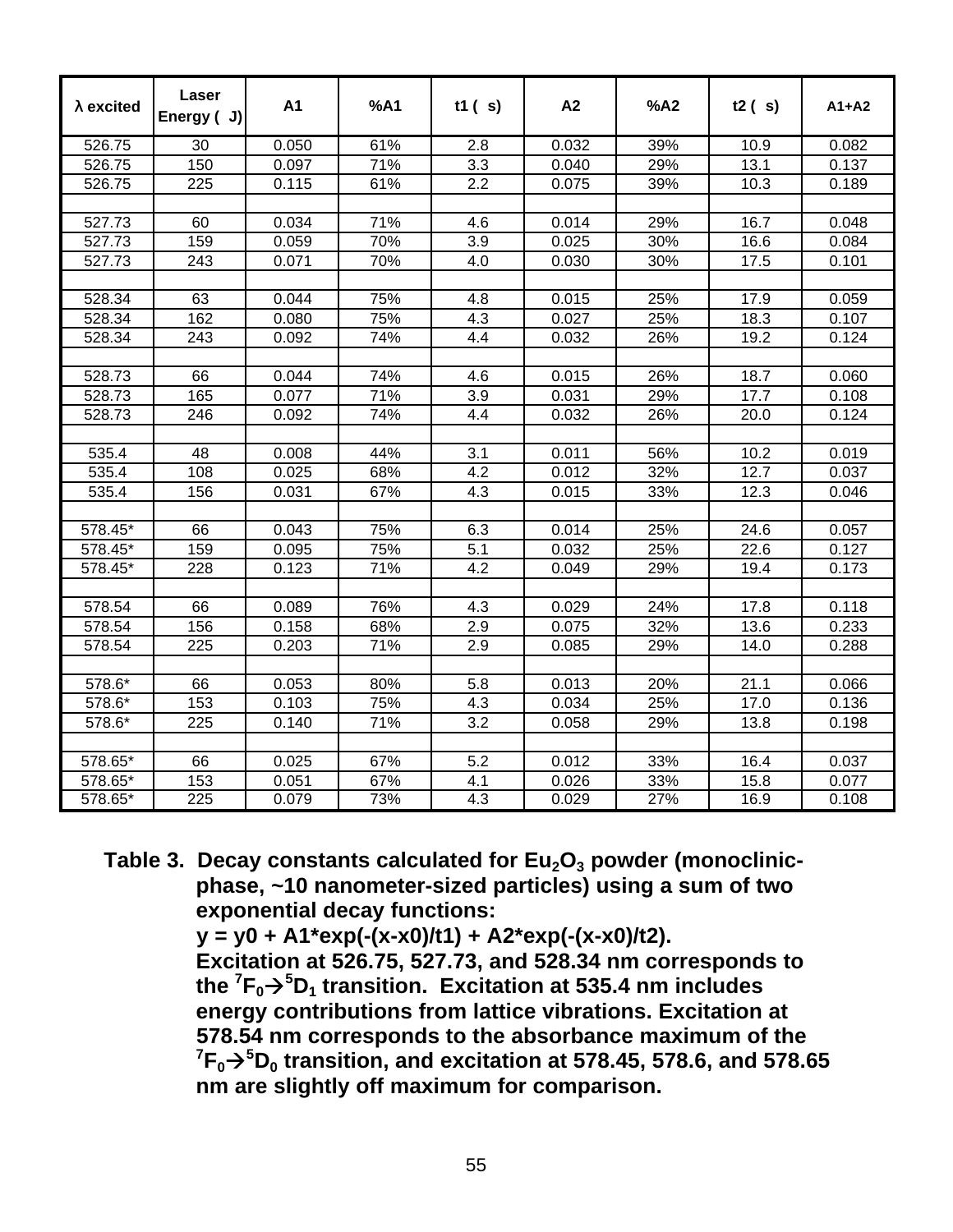| $\lambda$ excited   | <b>Laser Energy</b><br>J) | A1    | %A1 | t1(s) | A2    | %A2 | t2(s) | $A1+A2$ |
|---------------------|---------------------------|-------|-----|-------|-------|-----|-------|---------|
| $\overline{526.75}$ | 5.7                       | 0.039 | 79% | 10.3  | 0.010 | 21% | 59.1  | 0.049   |
| 526.75              | 57                        | 0.326 | 73% | 4.7   | 0.118 | 27% | 29.1  | 0.444   |
| 526.75              | 144                       | 0.704 | 73% | 3.6   | 0.260 | 27% | 21.7  | 0.964   |
| 526.75              | 270                       | 0.985 | 58% | 1.9   | 0.707 | 42% | 11.9  | 1.691   |
| 527.73              | 6.6                       | 0.030 | 76% | 9.3   | 0.010 | 24% | 50.7  | 0.040   |
| 527.73              | 66                        | 0.316 | 73% | 5.1   | 0.116 | 27% | 30.9  | 0.433   |
| 527.73              | 168                       | 0.652 | 73% | 4.1   | 0.240 | 27% | 24.0  | 0.891   |
| 527.73              | 285                       | 0.984 | 67% | 3.1   | 0.475 | 33% | 16.4  | 1.459   |
| 528.34              | 7.5                       | 0.042 | 79% | 9.3   | 0.011 | 21% | 57.0  | 0.053   |
| 528.34              | 75                        | 0.449 | 75% | 4.5   | 0.152 | 25% | 27.6  | 0.602   |
| 528.34              | 180                       | 0.879 | 77% | 3.8   | 0.266 | 23% | 23.6  | 1.144   |
| 528.34              | 285                       | 0.520 | 65% | 1.6   | 0.279 | 35% | 12.4  | 0.798   |
|                     |                           |       |     |       |       |     |       |         |
| 528.73              | 7.8                       | 0.055 | 79% | 8.4   | 0.014 | 21% | 50.2  | 0.070   |
| 528.73              | 78                        | 0.476 | 74% | 3.6   | 0.166 | 26% | 23.9  | 0.641   |
| 528.73              | 180                       | 0.847 | 74% | 3.0   | 0.298 | 26% | 19.7  | 1.145   |
| 528.73              | 297                       | 0.507 | 65% | 1.2   | 0.274 | 35% | 11.0  | 0.781   |
| 535.4               | 5.4                       | 0.013 | 71% | 7.3   | 0.005 | 29% | 38.3  | 0.018   |
| 535.4               | 54                        | 0.116 | 71% | 5.9   | 0.048 | 29% | 35.3  | 0.164   |
| 535.4               | 105                       | 0.212 | 73% | 5.0   | 0.079 | 27% | 31.6  | 0.291   |
| 535.4               | 165                       | 0.112 | 71% | 4.0   | 0.046 | 29% | 25.7  | 0.158   |
| 578.45*             | 5.4                       | 0.012 | 82% | 12.2  | 0.003 | 18% | 77.4  | 0.015   |
| 578.45*             | 54                        | 0.139 | 71% | 7.2   | 0.055 | 29% | 42.3  | 0.194   |
| 578.45*             | 141                       | 0.343 | 74% | 6.1   | 0.120 | 26% | 36.6  | 0.463   |
| 578.45*             | 240                       | 0.205 | 73% | 5.2   | 0.075 | 27% | 33.1  | 0.280   |
| 578.54              | 5.4                       | 0.025 | 81% | 14.3  | 0.006 | 19% | 80.6  | 0.031   |
| 578.54              | 54                        | 0.296 | 74% | 5.9   | 0.102 | 26% | 34.2  | 0.398   |
| 578.54              | 141                       | 0.663 | 75% | 4.7   | 0.225 | 25% | 26.9  | 0.888   |
| 578.54              | 240                       | 0.351 | 71% | 1.7   | 0.143 | 29% | 11.1  | 0.494   |
|                     |                           |       |     |       |       |     |       |         |
| 578.6*              | 5.4                       | 0.018 | 77% | 11.1  | 0.005 | 23% | 58.9  | 0.024   |
| 578.6*              | 54                        | 0.226 | 74% | 6.0   | 0.078 | 26% | 35.2  | 0.304   |
| 578.6*              | 141                       | 0.587 | 75% | 4.5   | 0.199 | 25% | 27.1  | 0.786   |
| 578.6*              | 240                       | 0.377 | 67% | 2.8   | 0.186 | 33% | 17.7  | 0.563   |
| 578.65*             | 5.4                       | 0.013 | 81% | 12.2  | 0.003 | 19% | 68.2  | 0.017   |
| 578.65*             | 54                        | 0.141 | 73% | 6.7   | 0.053 | 27% | 39.1  | 0.194   |
| 578.65*             | 141                       | 0.339 | 73% | 5.0   | 0.127 | 27% | 30.3  | 0.465   |
| 578.65*             | 240                       | 0.200 | 73% | 4.5   | 0.076 | 27% | 28.4  | 0.276   |

**Table 4. Decay constants calculated for Eu2O3 powder (monoclinic-phase, ~20 nanometer-sized particles). Excitation at 526.75, 527.73,** and 528.34 nm corresponds to the  ${}^{7}F_{0} \rightarrow {}^{5}D_{1}$  transition.  **Excitation at 535.4 nm includes energy contributions from lattice vibrations. Excitation at 578.54 nm corresponds to the absorbance maximum of the**  ${}^{7}F_{0} \rightarrow {}^{5}D_{0}$  **transition, and excitation at 578.45, 578.6, and 578.65 nm are slightly off maximum for comparison.**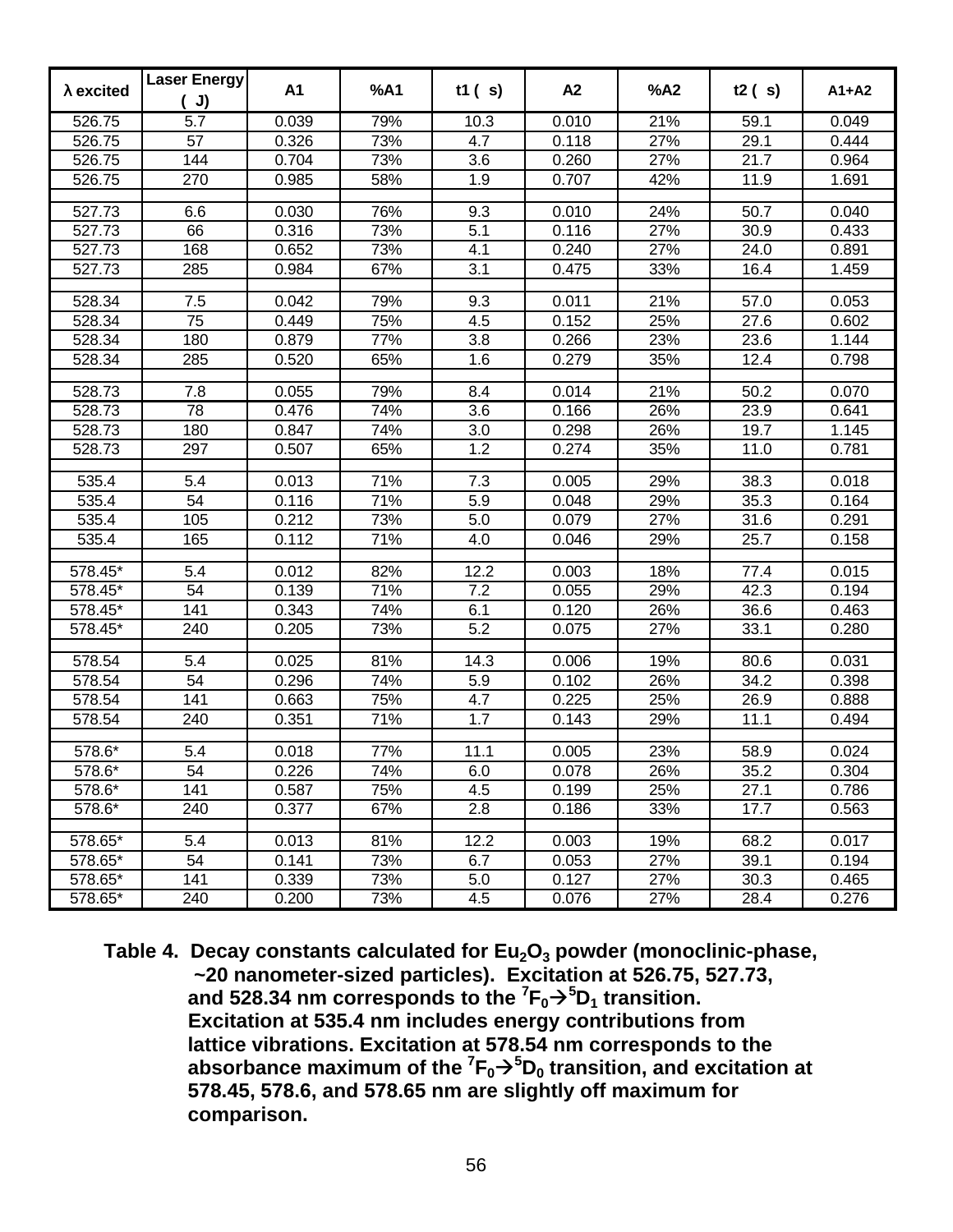| $\lambda$ excited | Laser Energy<br>J) | A1               | %A1               | t1(s)             | A2    | %A2 | t2(s)              | $A1+A2$ |
|-------------------|--------------------|------------------|-------------------|-------------------|-------|-----|--------------------|---------|
| 526.75            | 4.2                | 0.046            | 68%               | 24.2              | 0.022 | 32% | 136.5              | 0.068   |
| 526.75            | 42                 | 0.038            | 68%               | 20.0              | 0.018 | 32% | 132.3              | 0.057   |
| 526.75            | 123                | 0.110            | 67%               | 13.1              | 0.054 | 33% | 106.9              | 0.164   |
| 526.75            | 246                | 0.165            | 67%               | 12.5              | 0.080 | 33% | 102.3              | 0.245   |
| 527.73            | 5.1                | 0.084            | 72%               | 17.8              | 0.033 | 28% | 123.3              | 0.117   |
| 527.73            | $\overline{51}$    | 0.055            | 68%               | 12.4              | 0.026 | 32% | 110.4              | 0.081   |
| 527.73            | 138                | 0.124            | 68%               | 9.5               | 0.059 | 32% | 97.1               | 0.183   |
| 527.73            | 264                | 0.172            | 67%               | 9.4               | 0.084 | 33% | 92.3               | 0.256   |
|                   | 5.4                |                  |                   |                   |       |     |                    |         |
| 528.34            |                    | 0.057            | 60%               | 18.5              | 0.038 | 40% | 128.4              | 0.095   |
| 528.34            | 54<br>150          | 0.053            | 63%               | 17.5              | 0.031 | 37% | 122.5              | 0.084   |
| 528.34            |                    | 0.118            | 64%               | 15.8              | 0.067 | 36% | 111.7              | 0.185   |
| 528.34            | 282                | 0.160            | 64%               | 16.2              | 0.088 | 36% | 110.3              | 0.248   |
| 528.73            | 5.7                | 0.075            | 75%               | 11.9              | 0.025 | 25% | $\overline{1}21.0$ | 0.100   |
| 528.73            | $\overline{57}$    | 0.034            | 66%               | 9.3               | 0.018 | 34% | 113.7              | 0.052   |
| 528.73            | 126                | 0.071            | $\frac{1}{71%}$   | 9.7               | 0.029 | 29% | 89.2               | 0.101   |
| 528.73            | 282                | 0.115            | 65%               | 8.1               | 0.061 | 35% | 105.2              | 0.176   |
| 535.4             | 4.8                | <b>No Signal</b> |                   |                   |       |     |                    |         |
| 535.4             | 48                 | 0.003            | 42%               | 10.5              | 0.004 | 58% | 161.7              | 0.007   |
| 535.4             | 108                | 0.005            | 37%               | 19.8              | 0.009 | 63% | 169.0              | 0.014   |
| 535.4             | 192                | 0.009            | 39%               | 13.6              | 0.014 | 61% | 146.4              | 0.022   |
| $578.45*$         | 4.8                | 0.018            | 40%               | 35.4              | 0.028 | 60% | 165.2              | 0.046   |
| 578.45*           | 48                 | 0.020            | 48%               | 30.9              | 0.021 | 52% | 157.0              | 0.041   |
| 578.45*           | 123                | 0.049            | 53%               | 22.8              | 0.044 | 47% | 143.5              | 0.094   |
| 578.45*           | 246                | 0.075            | 55%               | 22.7              | 0.060 | 45% | 138.6              | 0.135   |
|                   |                    |                  |                   |                   |       |     |                    |         |
| 578.54            | 4.8                | 0.024            | 49%               | $\overline{27.4}$ | 0.025 | 51% | 152.0              | 0.049   |
| 578.54            | 48                 | 0.023            | 55%               | 24.4              | 0.019 | 45% | 148.6              | 0.041   |
| 578.54            | 123                | 0.058            | 57%               | 18.8              | 0.043 | 43% | 131.5              | 0.102   |
| 578.54            | 246                | 0.100            | 60%               | 16.2              | 0.067 | 40% | 118.1              | 0.167   |
| 578.6*            | 4.8                | 0.007            | 36%               | 28.6              | 0.013 | 64% | 177.4              | 0.020   |
| 578.6*            | 48                 | 0.005            | 31%               | 23.0              | 0.012 | 69% | 164.6              | 0.017   |
| 578.6*            | 120                | 0.061            | 40%               | 17.4              | 0.091 | 60% | 148.0              | 0.152   |
| 578.6*            | 240                | 0.041            | 50%               | 13.6              | 0.041 | 50% | 141.3              | 0.082   |
| 578.65*           | 4.8                | 0.003            | 31%               | 44.3              | 0.006 | 69% | 197.6              | 0.009   |
| 578.65*           | 48                 | 0.003            | 28%               | 28.9              | 0.007 | 72% | 190.5              | 0.010   |
| 578.65*           | 120                | 0.026            | 29%               | 33.2              | 0.062 | 71% | 171.8              | 0.088   |
| 578.65*           | 240                | 0.014            | $\overline{31}\%$ | 26.2              | 0.032 | 69% | 163.1              | 0.046   |

**Table 5. Decay constants for Eu2O3 large fused crystal (monoclinic-phase) Excitation at 526.75, 527.73, and 528.34 nm corresponds to the**  ${}^{7}F_{0}$  $\rightarrow$ <sup>5</sup> $D_{1}$  transition. Excitation at 535.4 nm includes energy  **contributions from lattice vibrations. Excitation at 578.54 nm corresponds to the absorbance maximum of the**  ${}^{7}F_{0} \rightarrow {}^{5}D_{0}$  **transition, and excitation at 578.45, 578.6, and 578.65 nm are slightly off maximum for comparison.**